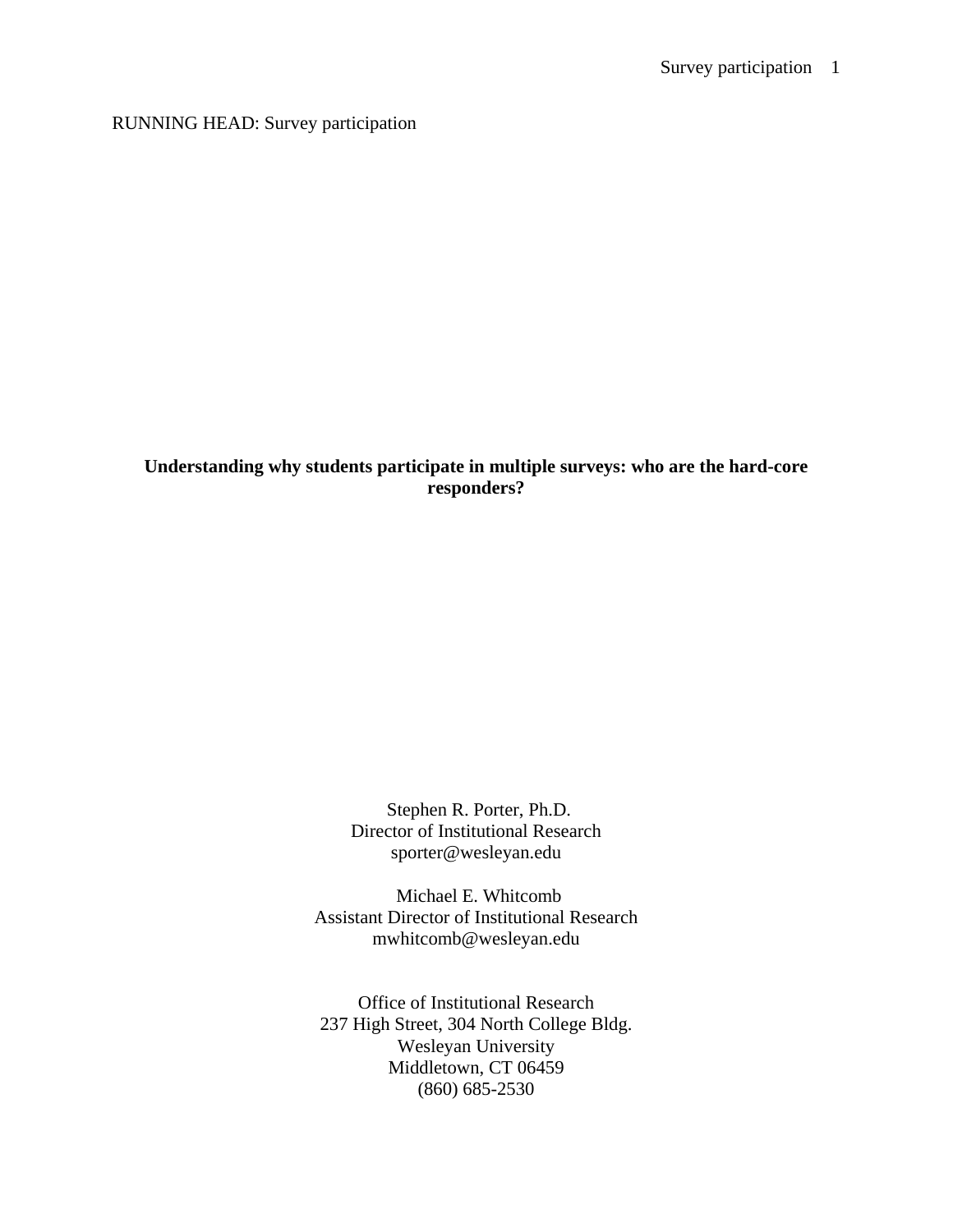# **Understanding why students participate in multiple surveys: who are the hard-core responders?**

## Abstract

What causes a student to participate in a survey? This paper looks at survey response across multiple surveys to understand who the hard-core survey responders and non-responders are. Students at a selective liberal arts college were administered four different surveys throughout the 2002-2003 academic year, and we use the number of surveys participated in to understand how student characteristics such as demographics and personality affect cooperation. We find large attitudinal and behavioral differences between responders and non-responders.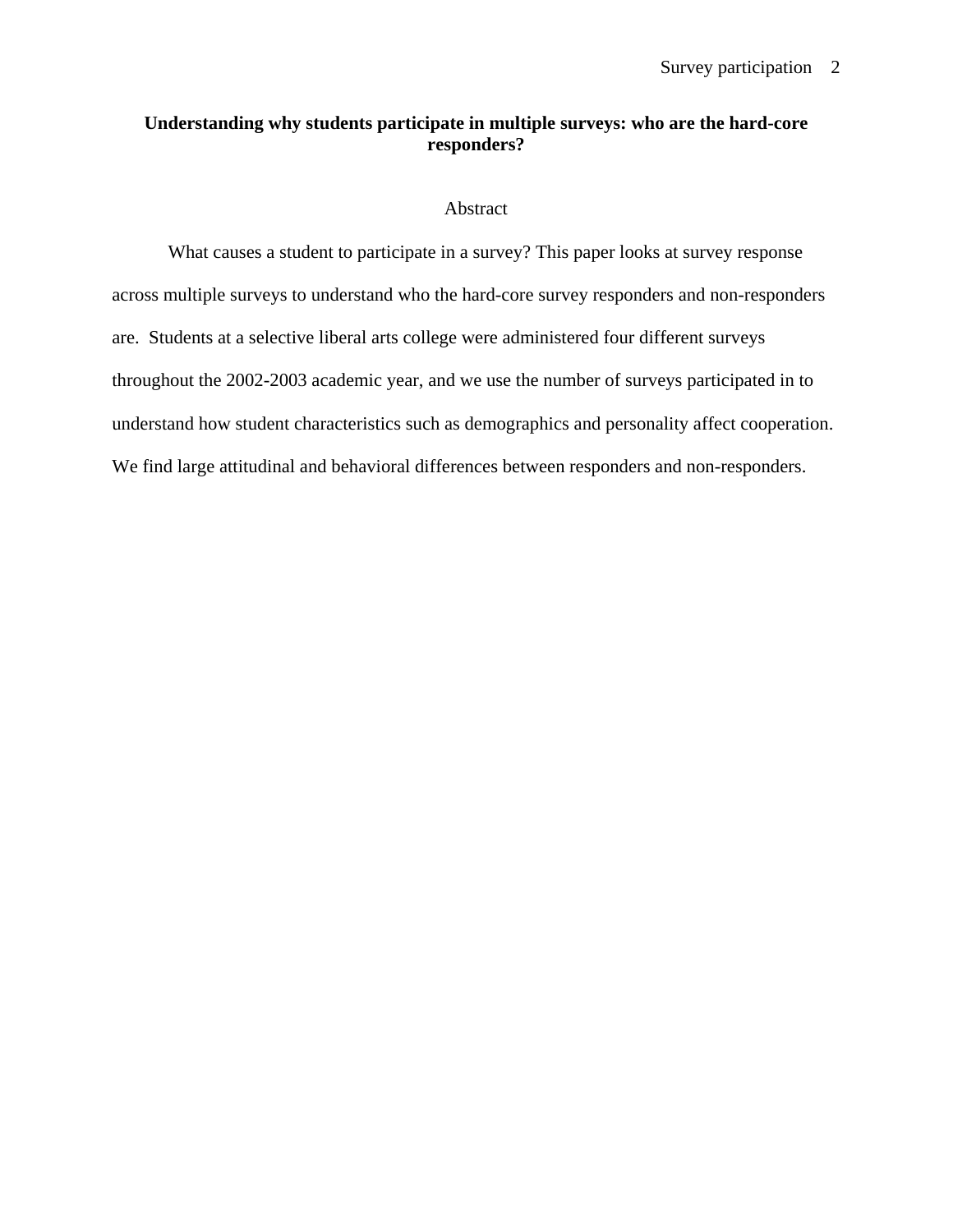# **Understanding why students participate in multiple surveys: who are the hard-core responders?**

#### Introduction

What causes a student to participate in a survey? If we can better understand the answer to this question, we may be better able to develop techniques to counter survey nonresponse, which has been increasing in surveys of the general population (De Leeuw & Heer, 2002; T. W. Smith, 1995; Steeh, 1981) as well as in student surveys (Dey, 1997). Understanding the student decision to participate in a survey may also help us understand why some institutions are so successful in obtaining student participation in surveys, while others continually face very low response rates. For example, the National Survey of Student Engagement (NSSE) has response rates that vary across 316 different institutions from a low of 14% to a high of 70% (National Survey of Student Engagement, 2003). This variability is even more remarkable given that the survey instrument, sample composition (first-year students and seniors), method of administration, survey administrators (the NSSE center) and survey timing are all constant across these institutions.

Most importantly, understanding nonresponse sheds much needed light on the quality of our survey data. Are the students who fill out our surveys "professional respondents" (Goyder, 1986) who differ in significant ways from nonrespondents? If so, our surveys may systematically over- or under-estimate measures of engagement and satisfaction, as there may be a subset of students from whom we never hear. Given the increasing use of survey data for assessment, performance indicators, and measures of "best colleges," it is vital that we understand exactly who fills out a survey and who does not.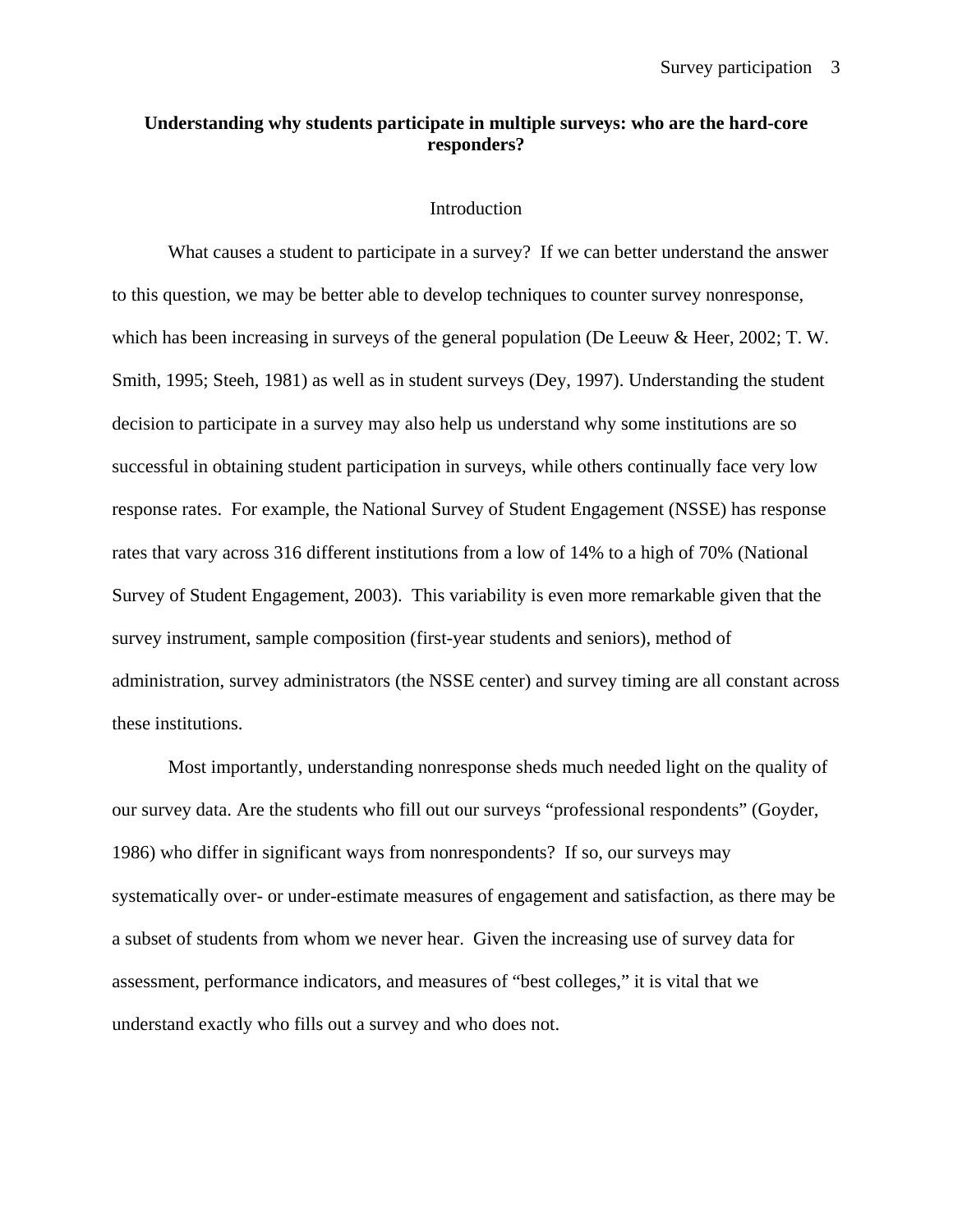There has been an increasing amount of research on student surveys, but the main focus has been on method of administration. We now know more about how paper versus web surveys (Kwak & Radler, 2002; Pealer, Weiler, Pigg Jr., Miller, & Dorman, 2001; Porter & Umbach, 2004; Sax, Gilmartin, & Bryant, 2003), email surveys (Dommeyer & Moriarty, 2000), number of contacts (K. Smith & Bers, 1987), incentives (Porter & Whitcomb, 2003b; Zusman & Duby, 1987), survey burden (Adams & Gale, 1982; Couper, Traugott, & Lamias, 2001; Crawford, Couper, & Lamias, 2001; Porter, Whitcomb, & Weitzer, 2004), and variations in the email contact (Porter & Whitcomb, 2003a; Whitcomb & Porter, 2004) all affect student survey response rates. Much less is known about how student characteristics, behaviors and attitudes affect survey response.

In part this is due to the difficulty of collecting information about characteristics and attitudes of nonrespondents. A common approach is a follow-up survey of nonrespondents in an initial survey, but as Goyder (1986, p. 28) states,

The epistemological limitation to surveys on surveys is self-evident; employing an instrument to measure its own performance is immediately contradictory. To assess attitudes toward the survey via attitude surveys is not unlike seeking to comprehend the mechanics of the camera solely from photographs.

The issue here is simple: no matter what efforts are made to elicit cooperation from survey nonrespondents in a follow-up survey, large numbers of these nonrespondents will also refuse to participate in the follow-up survey. Thus any analyses will be biased, as these (twice) nonrespondents are likely to be quite different from respondents in the initial survey and followup survey.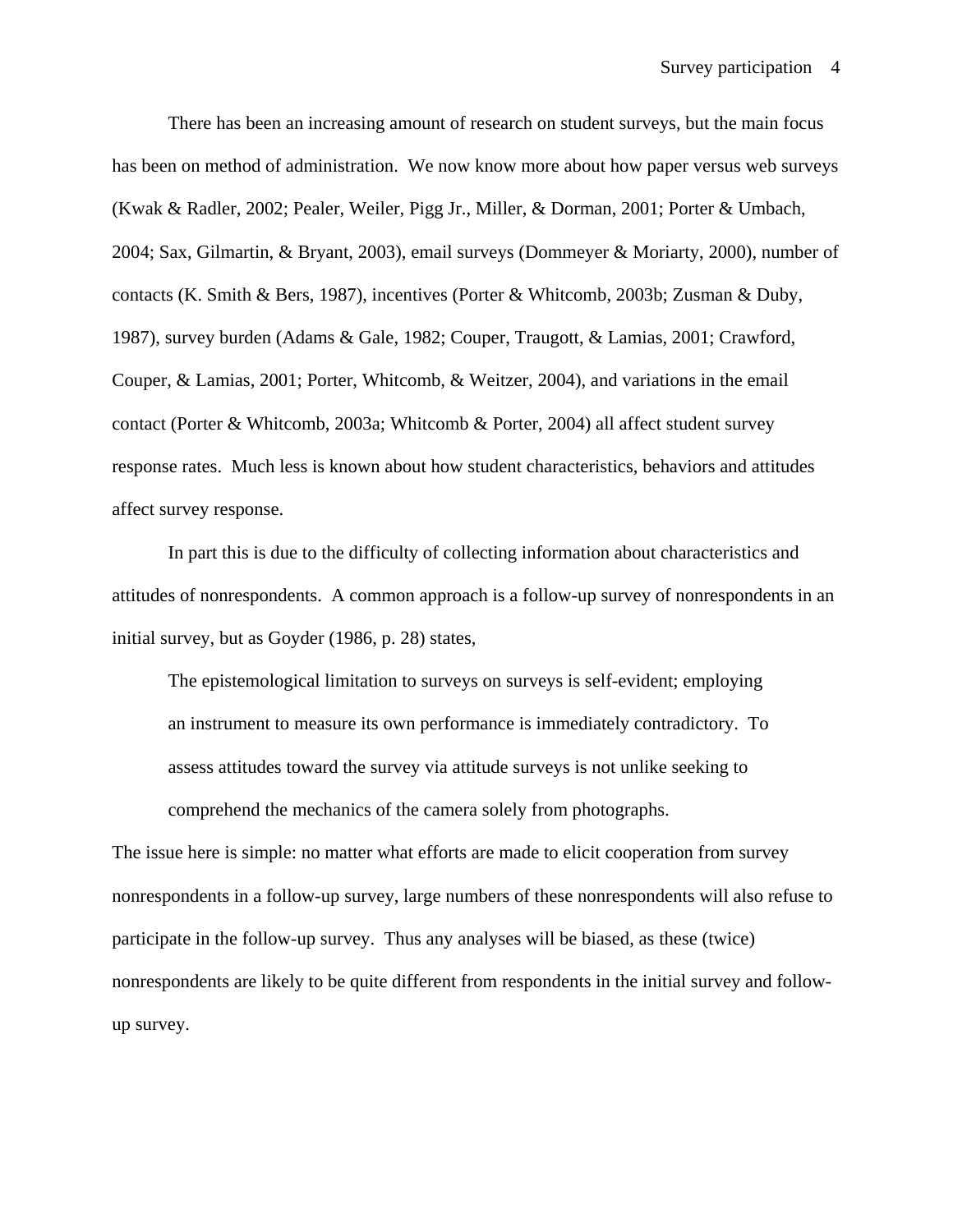We circumvent this problem in two ways. First, we use student database records and link these data to survey response, thus obtaining background data for all respondents and nonrespondents. Second, similar to Sax et al. (2003), we use a pre-college survey, the Cooperative Institutional Research Program first-year student survey (CIRP) administered by the Higher Education Research Institute (HERI), to obtain several behavioral and attitudinal measures. Because the CIRP has such a high response rate (90%-94% in this sample), it is more like a census than a survey, and thus avoids the issue of unrepresentativeness raised by nonresponse follow-up surveys. In addition, it is administered prior to the beginning of college and offers pre-college measures of behavior and attitudes, as well as valuable measures of previous survey refusal behavior.

Our study is also unique because of our dependent variable. Previous research has looked at response and non-response in a single survey (e.g., Kuh, 2003; Sax et al., 2003), but "periennial" nonrespondents are a subset of nonrespondents in any given survey, as response is also greatly affected by salience (Goyder, 1982; Groves, Singer, & Corning, 2000; Heberlein & Baumgartner, 1978). Normally cooperative students may decline to participate in a single survey simply because the survey content bores them. In our research project, as part of a larger experiment a group of students were administered four different surveys throughout an academic year, and we use the number of surveys participated in to understand how student characteristics affect cooperation. By using multiple surveys rather than one, we are able to minimize the impact of salience on survey response.

Finally, we focus not only on demographics but also student attitudinal data. Historically, researchers and practitioners have emphasized the relationship between demographic characteristics and survey response. One driving force behind this emphasis was a desire to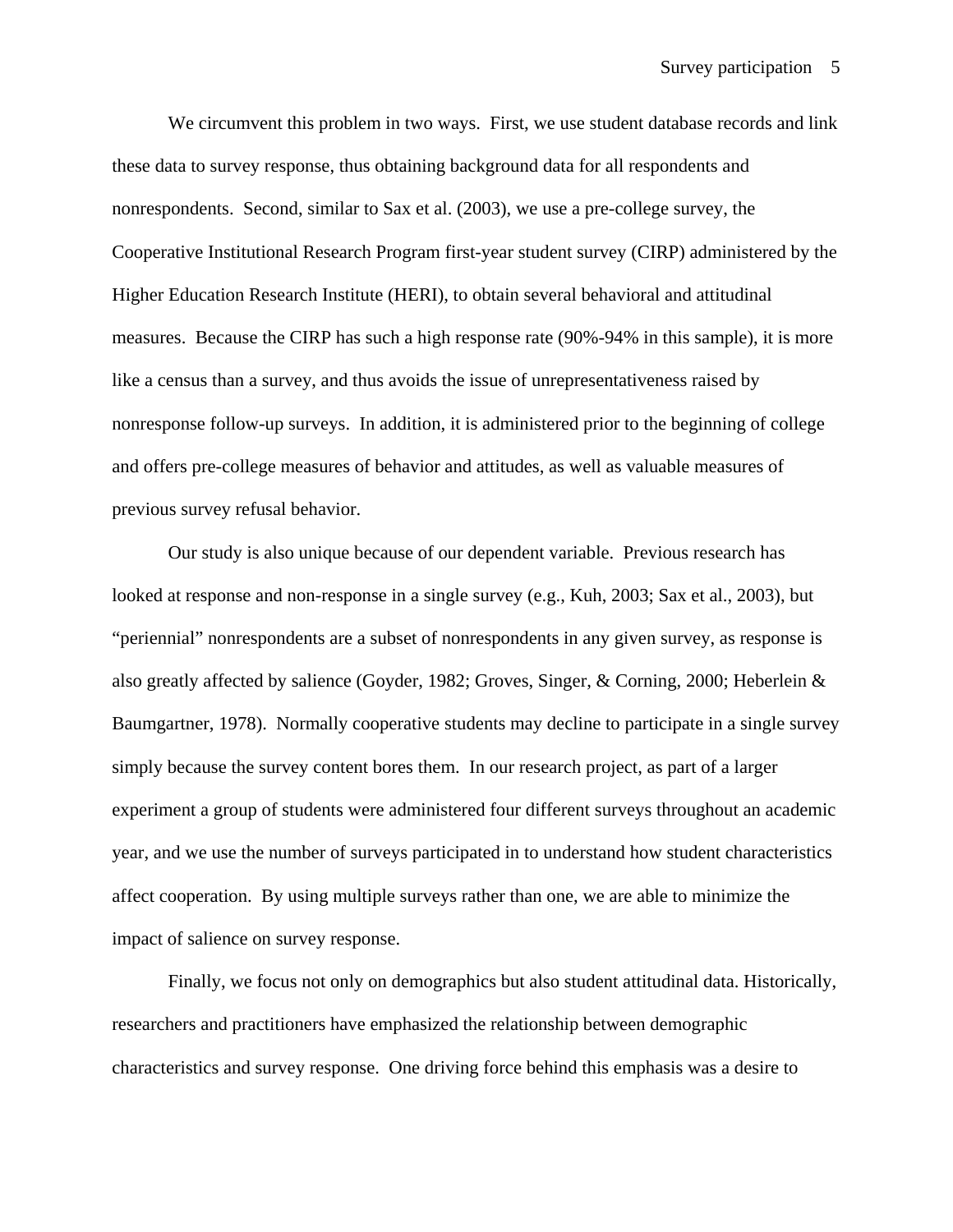understand to what extent survey results capture the viewpoints of all campus constituencies. That is, demographic characteristics have been emphasized to ensure the representativeness of survey data across racial/ethnic and gender groups. By adding behavioral and attitudinal measures to the mix, this study can better estimate how survey results are affected by the error introduced by nonresponse.

## Literature review

### Methods for studying nonresponse

In general there have been four main approaches to analyzing nonresponse. Figure 1 presents stylized examples of these approaches. In each example, the base survey is conducted with a response rate of 40%; thus 40% of each bar in the "base survey" column is shaded to indicate the respondents. The bracket indicates the attempt to obtain additional data for members of the base sample.

The first example estimates non-response bias by comparing individuals who respond early in the survey administration process to late responders. Guided by the continuum of resistance model (e.g., Lin & Schaeffer, 1995), this method assumes that late responders are very similar to non-responders. That is, had data collection ended at an earlier date, current late responders would be non-respondents. In the figure, 40% of the sample responds to the base survey, with one half of these individuals being classified as early responders.

To understand the characteristics of survey non-respondents and the possible biases in survey data, time of response analyses tests for differences between early and late responders using the original survey as the source of information (e.g., Lahaut et al., 2003; Voigt, Koepsell, & Daling, 2003). This method can be used to compares the demographic, as well as the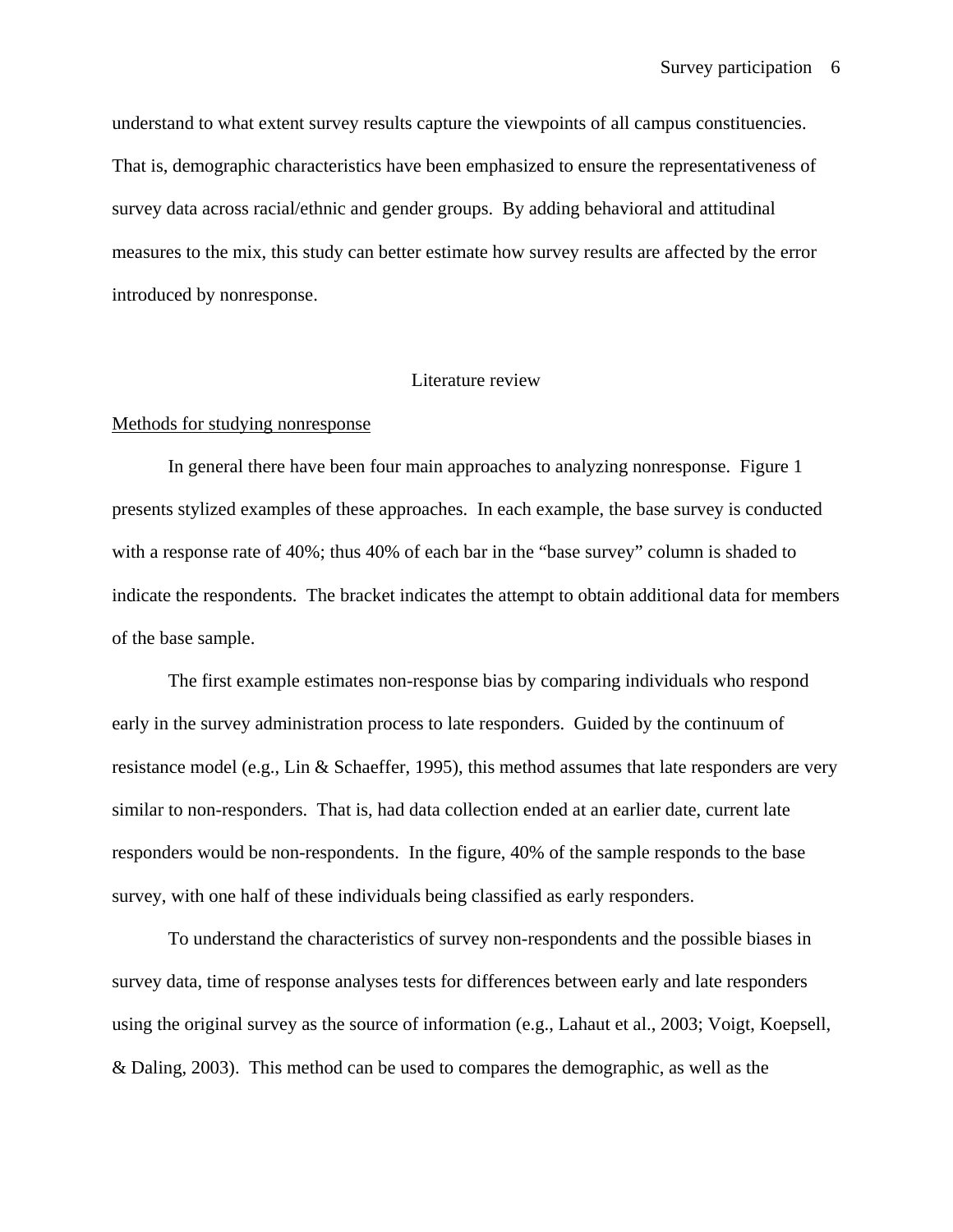behavioral and attitudinal qualities of early and late responders, as long as this information was collected in the initial survey. One advantage of this method is the ability to estimate nonresponse bias with the survey instrument employed to collect data; additional data collection is not required. On the downside, however, the definition of a "late responders" is arbitrary and the cut point used by researchers may influence results.

In the second example, nonresponse in a base survey is analyzed by conducting a followup survey of nonrespondents, usually with intense effort to ensure a high response rate (e.g., Brennan & Hoek, [1](#page-6-0)992; Kuh, 2003)<sup>1</sup>. The advantage of this approach is the ability to collect attitudinal and behavioral data for nonrespondents. But because the follow-up survey is focused on a non-cooperative group, these surveys never obtain information for all nonrespondents in the base survey. In the figure, 40% of the sample responds to the base survey, with a follow-up survey administered to the 60% who did not fill out the base survey. But only 20% of the original sample participates in the follow-up survey, meaning that we still know little or nothing about the 40% of the base sample who did not participate in either survey.

A nonrespondent follow-up survey to the NSSE shows how difficult it can be to obtain the cooperation of nonrespondents. The NSSE nonrespondent survey obtained responses for less than a quarter of nonrespondents.<sup>[2](#page-6-1)</sup> Yet this low response rate was achieved even after shortening the original NSSE survey, using experienced telephone interviewers, and calling nonrespondents at least a dozen times (Kuh, 2003). Even with the most intense survey effort, a follow-up survey of nonrespondents is likely to result in a biased pool of respondents.

 $\overline{a}$ 

<span id="page-6-0"></span><sup>&</sup>lt;sup>1</sup> Note that follow-up surveys can take a more complicated form. Brennan and Hoek (1992), for example, surveyed both respondents and nonrespondents to their base survey, so their analysis was a cross between a simple nonresponse survey and a panel survey. Similarly, some panel surveys try to contact initial nonrespondents in later survey waves.

<span id="page-6-1"></span> $2^2$  Kuh (2003), p. 12, states that the NSSE follow-up survey contacted between 100 and 200 nonrespondents at 21 schools, with 553 completed interviews. Thus the response rate lies between 13% (553/(200\*21)) and 26%  $(553/(100*21)).$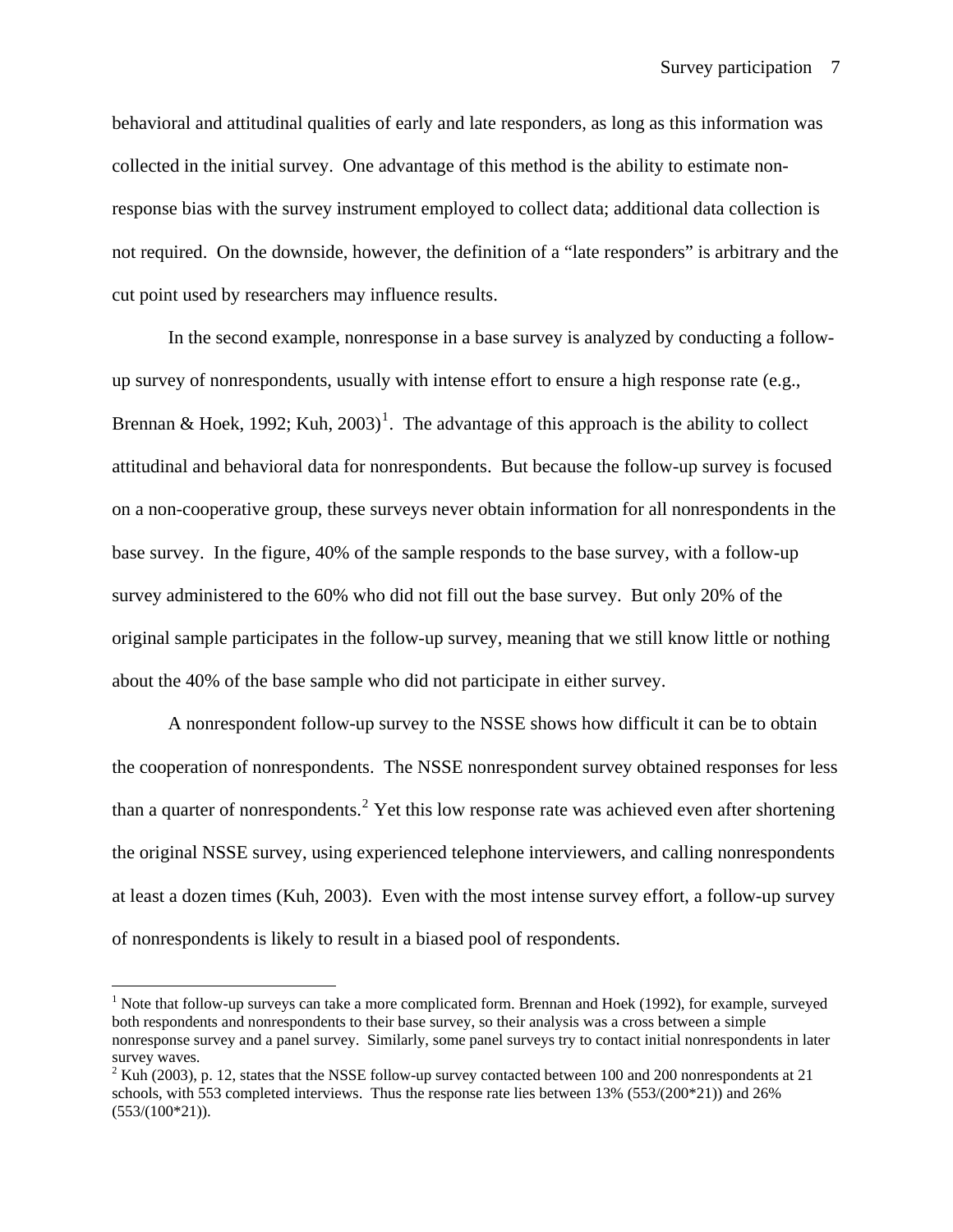In the next example, a panel survey is used to understand nonresponse (e.g., Sax et al., 2003; Singer, Groves, & Corning, 1999). Here respondents rather than nonrespondents are administered a second survey (and often additional waves of surveys). Nonresponse in later waves is analyzed, using data collected in the base survey. Similar to the previous example, one advantage of this approach is the ability to collect detailed data on members of the sample using the base survey. And while illuminating, these studies only aid understanding of nonresponse in the context of longitudinal surveys. In the figure, 60% of the sample who did not participate in the base survey is not examined.

The fourth example shows the advantages of the record linkage approach, where records on all members of the base sample are linked to their survey response, and data from these records are used to understand nonresponse (e.g., Goyder, 1986, 1987; Goyder, Warriner, & Milller, 2002; Moore & Tarnai, 2002). Goyder (1986), for example, combined survey data with municipal taxation records and city directories to obtain information on socioeconomic status (SES), age, and religion. By using non-survey data, this approach avoids the selection problem of nonresponse follow-up surveys and panel surveys. The disadvantage, however, is the lack of attitudinal and behavioral data.

### Correlates of nonresponse

What do studies using these approaches tell us about survey nonresponse? We review the literature in three different areas to answer this question. The first area is studies of nonresponse in the general population. While this research does not analyze college students per se, the results are still informative about possible correlates of nonresponse among college students. The second area is studies of nonresponse among college students. These studies are more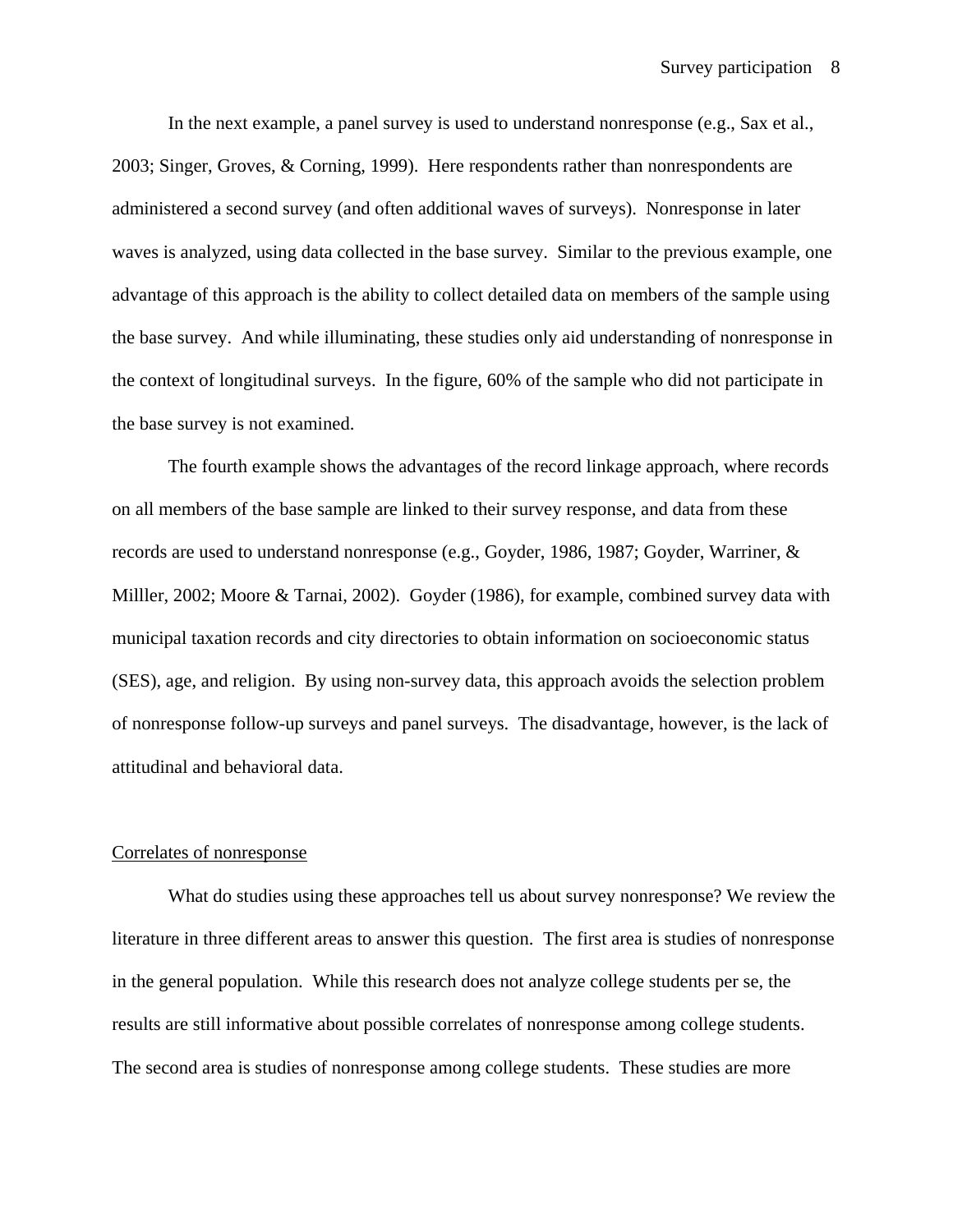informative in terms of our research topic, but unfortunately the amount of research in this area is limited. The third set of literature that we review is research on students who volunteer to participate in psychology experiments. These studies are useful given the study population, and because the decision to participate in these experiments is often similar to the decision to participate in a survey.

*The general population.* In surveys of the general population, the most common finding is the impact of SES on response: more affluent or educated individuals are more likely to participate in surveys (Curtin, Presser, & Singer, 2000; Goyder, 1986; Goyder et al., 2002; Groves et al., 2000; Kandel & Raveis, 1983; Singer et al., 1999; Singer, van Hoewyk, & Maher, 2000) and are less likely to drop out of panel studies (Kandel & Raveis, 1983; Laurie, Smith, & Scott, 1999) than less affluent or educated individuals. Gender has also been found to play a significant role in survey response, with women responding in greater proportions than men (Curtin et al., 2000; Groves & Couper, 1996; Moore & Tarnai, 2002; Singer et al., 2000). Race is another demographic characteristic that has been linked to survey response (Curtin et al., 2000; Groves et al., 2000; Singer et al., 1999; Singer et al., 2000; Voigt et al., 2003) and panel survey attrition (Kandel & Raveis, 1983), with whites responding more often than non-whites.

Along with SES, race and gender, age is also correlated with survey response. Older individuals are less likely to participate in personal interviews (Lowe & McCormick, 1955) and surveys (Goyder, 1986; Kandel & Raveis, 1983; Moore & Tarnai, 2002). Using a sample of the elderly, Kaldenberg and his colleagues (Kaldenberg, Koenig, & Becker, 1994) found that nonresponse increased over one half of a percentage point for each year increase of respondents' age.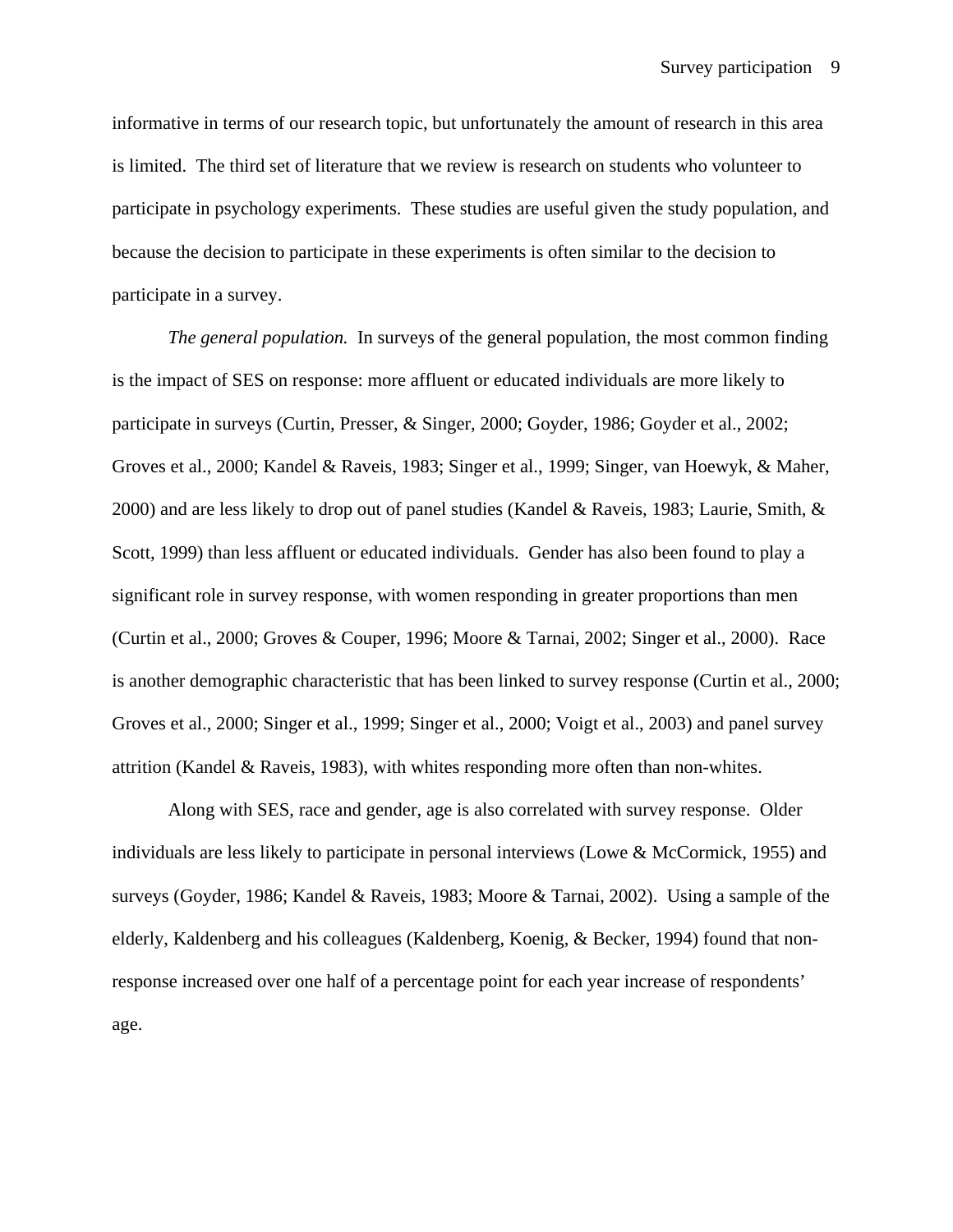Other research has compared how the relevance of the survey topic differs for respondents and non-respondents. Groves, Singer and Corning (2000) found that individuals with high levels of community involvement were more likely to respond to a survey regarding an issue being publicly debated at the time of the survey administration than individuals with low levels of community involvement. Similarly, to understand the relationship between survey topic involvement and survey participation, Kojetin, Borgida, and Snyder (1993) combined municipal recycling records with their survey data measuring recycling attitudes, behavior, and awareness and found that survey respondents recycled significantly more frequently than nonrespondents and that promptness of survey response was related to recycling attitudes, behaviors, and awareness. Individuals responding to the survey following the third contact (late responders) recycled less often and were less aware of and knowledgeable about of recycling than individuals responding after one of the first two contacts (Kojetin et al., 1993).

Further evidence of the relationship between topic involvement and survey participation comes from Van Kenhove, Wijnen, and De Wulf (2002), who compared two survey topics that differed on the average level of involvement in the sample. They found that differences in topic involvement between respondents and non-respondents only existed for the high involvement topic, suggesting that individuals' involvement must surpass a critical level in order to influence the decision to participate in a survey.

In addition to topic involvement, prior survey refusals and the number of previously completed surveys are two other behavioral characteristics that serve as important predictors of nonresponse (Brennan & Hoek, 1992; Goyder, 1986; Groves & Couper, 1996; Stinchcombe, Jones, & Sheatsley, 1981). As Bradburn (1978, p. 37) states,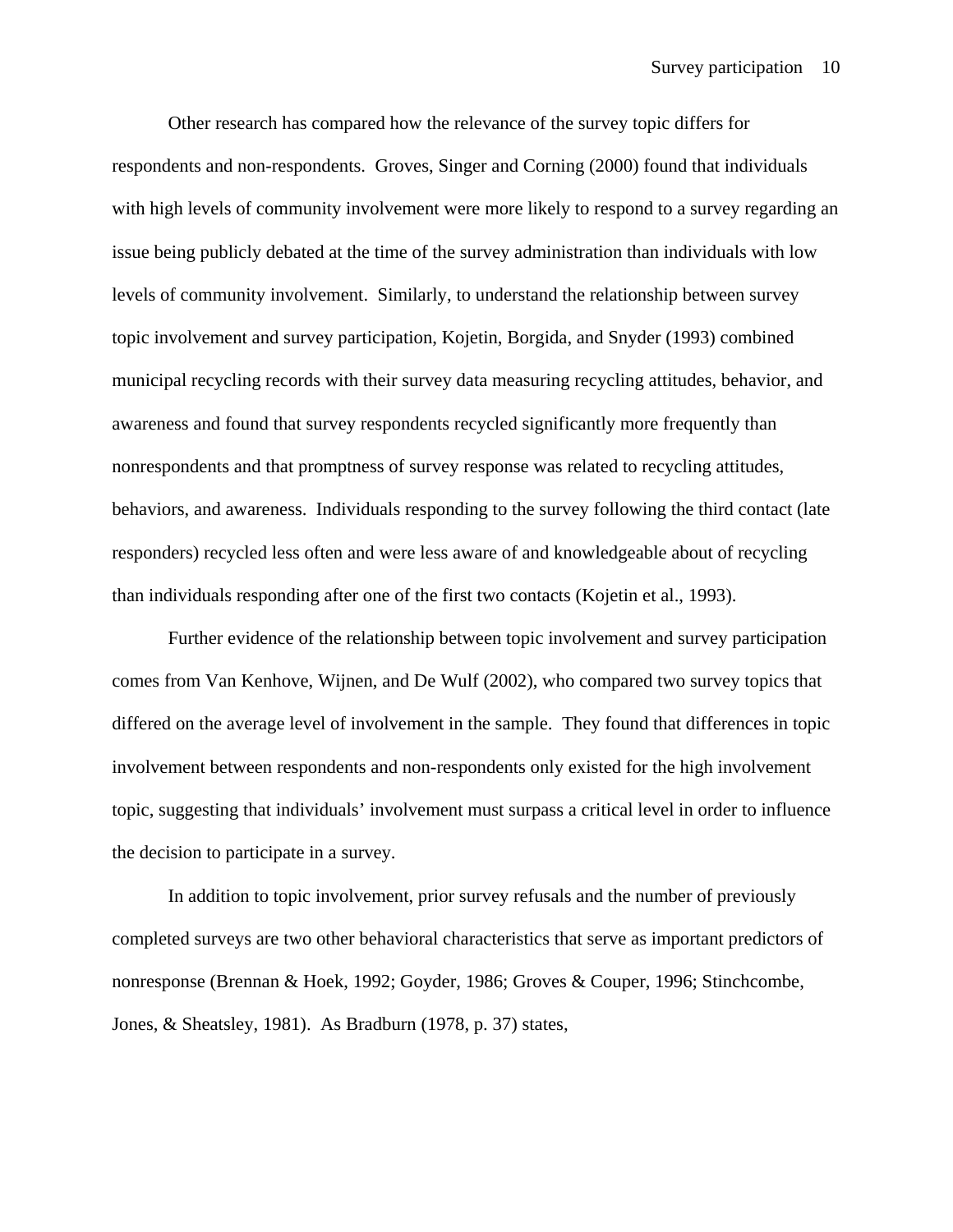On the whole, however, the fact that respondents have previously responded to an interview is the best predictor of subsequent participation, given that they can be located. After several waves of interviewing, one has probably gotten a sample of co-operative respondents who will continue to participate.

*College student populations.* Research specific to student populations finds many of the same demographic correlates of survey response. For example, females usually respond at higher rates than males (Crawford et al., 2001; Dey, 1997; Hutchinson, Tollefson, & Wigington, 1987; National Center for Education Statistics, 2002; National Survey of Student Engagement, 2003; Sax et al., 2003) and White students are more likely to respond than non-whites (Dey, 1997; National Center for Education Statistics, 2002). Academic factors are also related to survey participation. Dey (1997) found high school GPA and students' self-ratings of academic ability to be the two student characteristics most correlated with survey response. Similarly, in a study equating late responders to non-respondents, late responders had lower GPAs than both early responders and the overall student population (Hutchinson et al., 1987). Economic predictors of student response also mirror findings from the general public, with students on financial aid being more likely to respond than those not on aid (National Center for Education Statistics, 2002). However, because this study focused on financial aid, survey salience may also have contributed to the increased response by students on aid.

The behavioral and psychological correlates of student nonresponse have also been explored. Johnson and Mowrer (2000) tested for personality differences between mail survey respondents and non-respondents. In their college student sample respondents did not differ from non-respondents on any of the "Big Five" personality dimensions<sup>[3](#page-10-0)</sup>. While personality

 $\overline{a}$ 

<span id="page-10-0"></span><sup>&</sup>lt;sup>3</sup> The "Big Five" personality dimension are Extraversion, Agreeableness, Conscientiousness, Neuroticsm, and Openness (McCrae & Costa, 1996).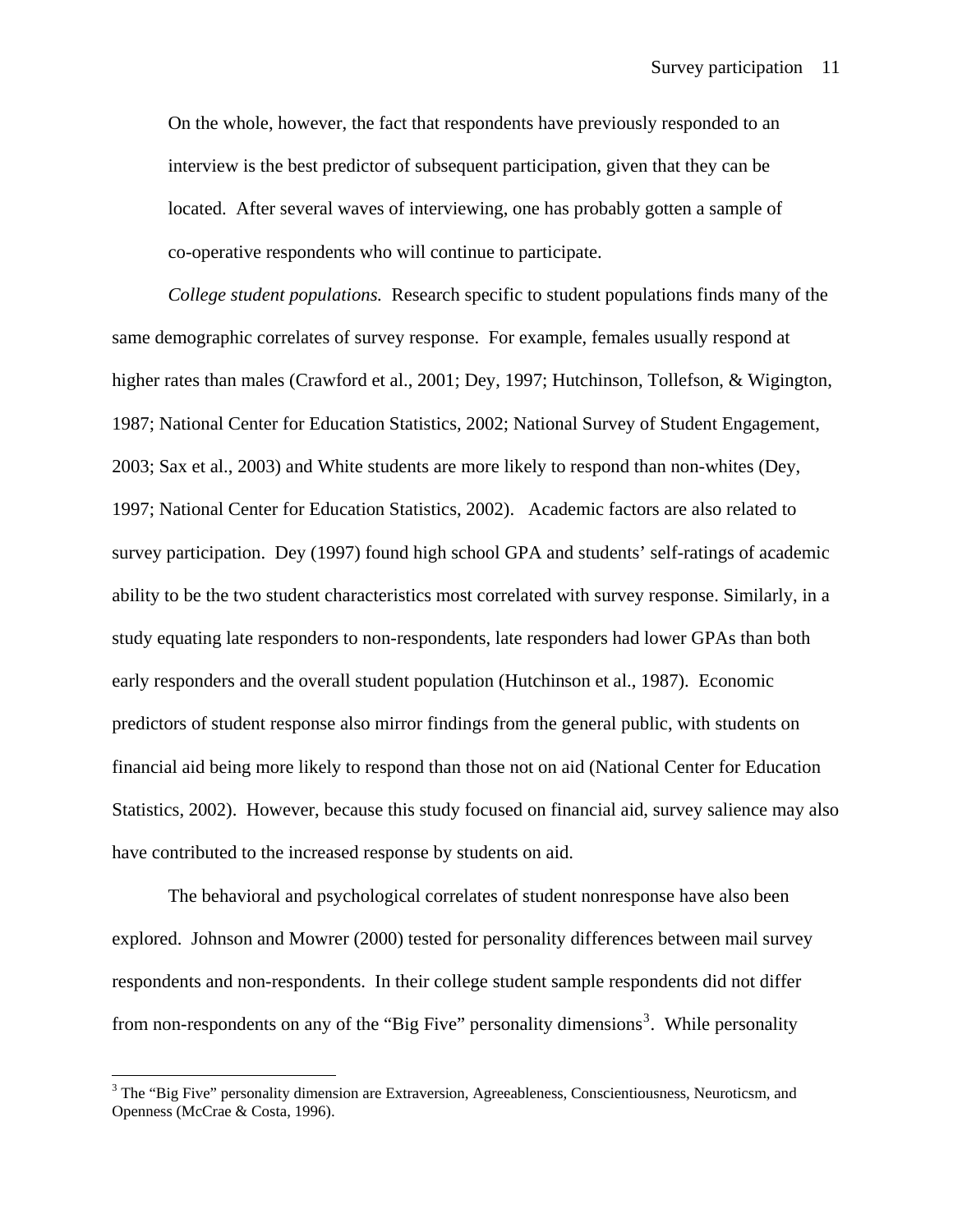differences have not emerged, there is some evidence that students' level of engagement influences survey participation. Using telephone interviews to follow-up with NSSE nonresponders, Kuh (2003) found that students who did not respond to the NSSE were slightly more engaged than their participating peers. Kuh cautions, however, that this finding may be attributed to the positive mode effects associated with the use of telephone interviews for follow up with NSSE non-respondents.

*Timing of subject pool participation.* Finally, there is a body of research that does not look at student survey response, but nonetheless is very useful in understanding why some students take part in a survey. A substantial body of literature in psychology examines how students who volunteer for the research subject pool early in the semester differ from students who participate in the pool late in the semester. Demographic results from this research mirror the findings of the survey non-response literature. Females participate earlier in the semester than males (Cooper, Baumgardner, & Strathman, 1991; Evans & Donnerstein, 1974; Roman, Moskowitz, Stein, & Eisenberg, 1995; Stevens & Ash, 2001; Zelenski, Rusting, & Larsen, 2000) and students who participate earlier in the semester have higher GPAs (Aviv, Zelenski, Rallo, & Larsen, 2002; Cooper et al., 1991; Evans & Donnerstein, 1974) and work fewer hours per week (Stevens & Ash, 2001) than students volunteering later in the semester.

 Psychologists have also tested whether motivational and personality characteristics are correlated with the timing of subject pool participation. While the results of these studies have been mixed<sup>[4](#page-11-0)</sup> (Aviv et al., 2002), studies focusing on the relationship between the "Big Five" personality dimensions and subject pool participation have yielded some consistent findings. First, an inverse relationship between extraversion and early participation has been replicated across studies (Aviv et al., 2002; Liberty, 1993). Additionally, Aviv and her colleagues (Aviv et

 $\overline{a}$ 

<span id="page-11-0"></span><sup>&</sup>lt;sup>4</sup> This body of research has been inconsistent in both the constructs measured as well as the instruments employed.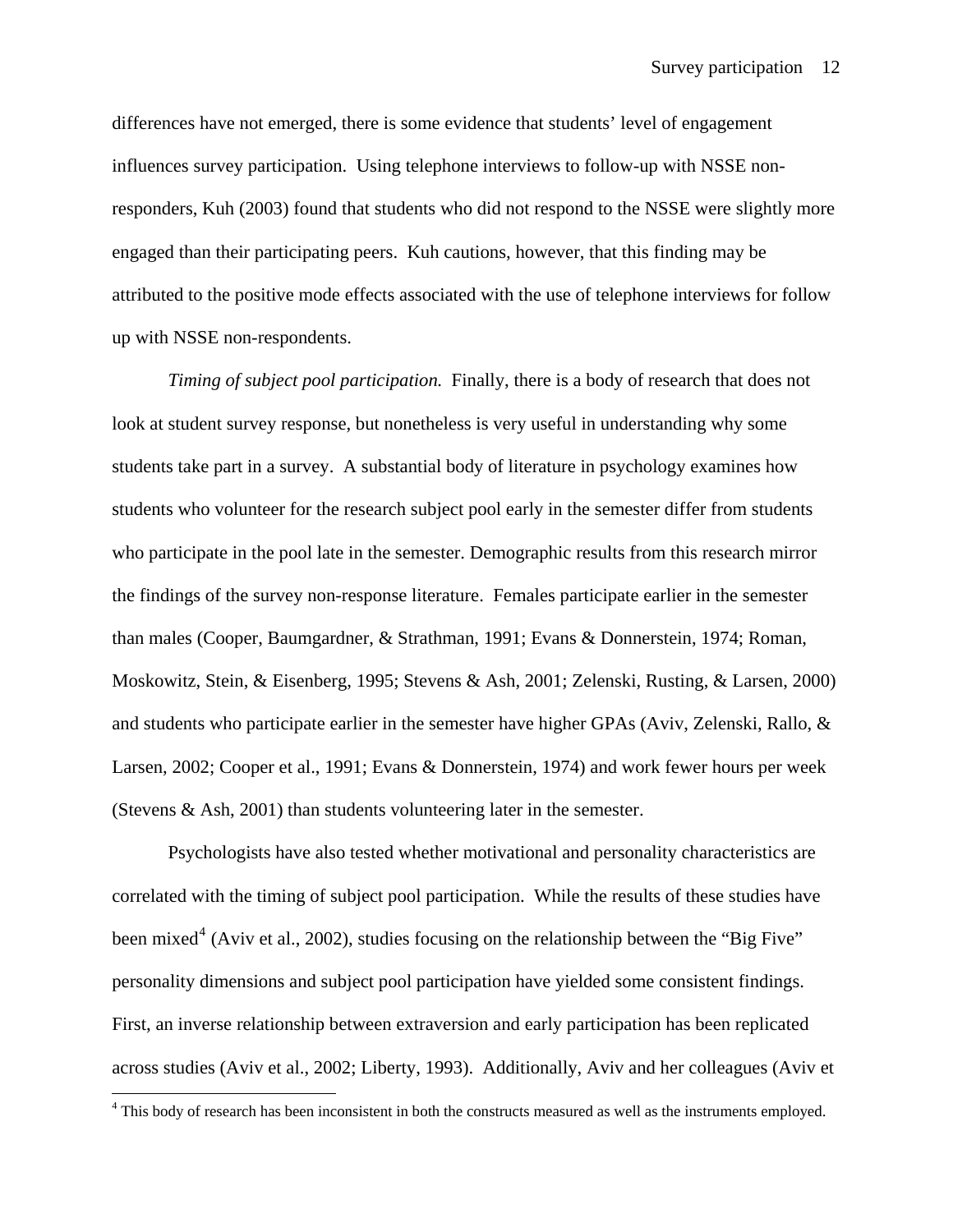al., 2002) and Stevens & Ash (2001) found a moderate negative correlation between week of participation and conscientiousness and a moderate positive relationship between week of participation and openness. In sum, this research suggests that late-semester participants are more extraverted, more open, and less conscientious than students volunteering early in the semester.

#### Summary

 There are four main approaches to studying survey nonresponse. Nonresponse follow-up surveys and panel surveys can collect a rich variety of data, but are limited in that many nonrespondents are not included in the analysis. Studies examining the timing of subject pool participation can provide insight into how respondents and non-respondents differ, but the validity of this methodology may be called into question as non-respondents are not actually studied and because the point at which individuals are classified as 'late responders' is arbitrary. The record linkage approach avoids these biases, but is limited by the data available for analysis.

Findings from these four approaches converge regarding the characteristics associated with survey participation: survey response is greatest for females, Whites, more affluent individuals, and those having higher levels of academic preparation, academic achievement, and engagement. Some studies have also linked attributes of personality to survey participation. If personality characteristics do indeed translate into survey response/non-response then there will be an additional source of error in our data, particularly for measures highly correlated with a dimension of personality (e.g., social engagement measures and extraversion). Furthermore, standard demographic-based weighting schemes may not account for these differences and our results will be biased.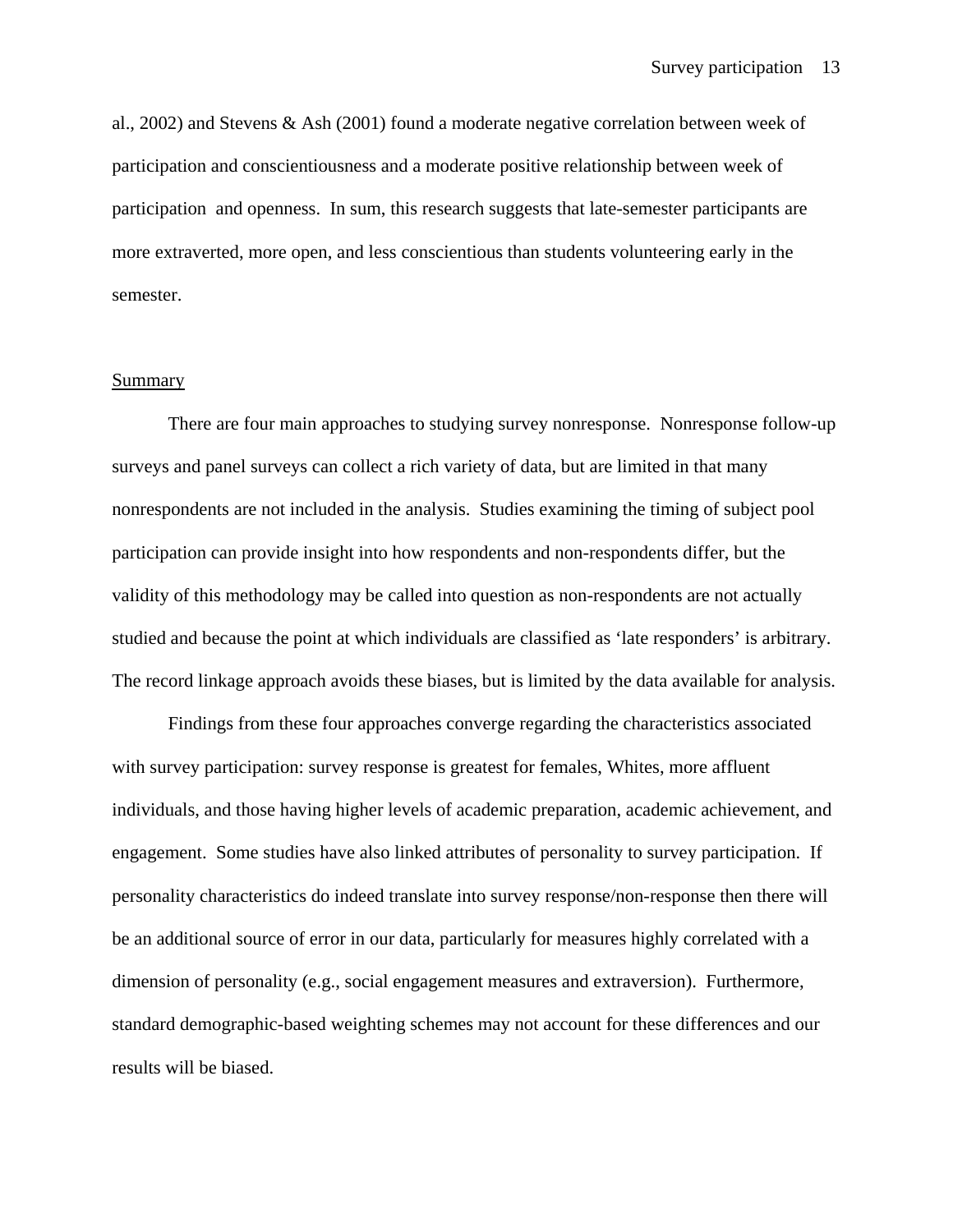Finally, the literature indicates that survey salience has a significant impact on survey participation. This research implies that any nonresponse study that relies on only one survey to study nonresponse may have biased results, as the impact of survey topic may vary across demographic and attitudinal groups.

## Methodology

Our study combines the record linkage and panel survey approaches to study survey nonresponse at a selective liberal arts college. By combining these two approaches, we can rely on the strengths of each while minimizing their weaknesses. In our first set of analyses, we use the record linkage approach to obtain demographic and academic background information for all students from admission and course registration databases. Because all 462 students in the survey experiment are included, we have included typically noncooperative students in this part of the analysis.

In our second set of analyses, we adopt the panel survey approach by using data from the CIRP freshman survey (see Sax, Lindholm, Astin, Korn, & Mahoney, 2001 for more information). Unlike many panel studies, the advantage of the CIRP at this particular institution is the high response rate, which for the three classes in this study range from 90-94%. Through an iterative merging process using SSN and demographic data, we can match 91% (N=420) of the full sample to their CIRP responses. While the missing 9% of students  $(N=42)$  may be atypical in that they are students who usually do not respond to surveys, this percentage is fairly low compared to many panel survey nonresponse studies.

The result is two datasets available for analysis. The first contains all 462 students in the survey experiment, and the second contains the subset of 420 students who could be matched to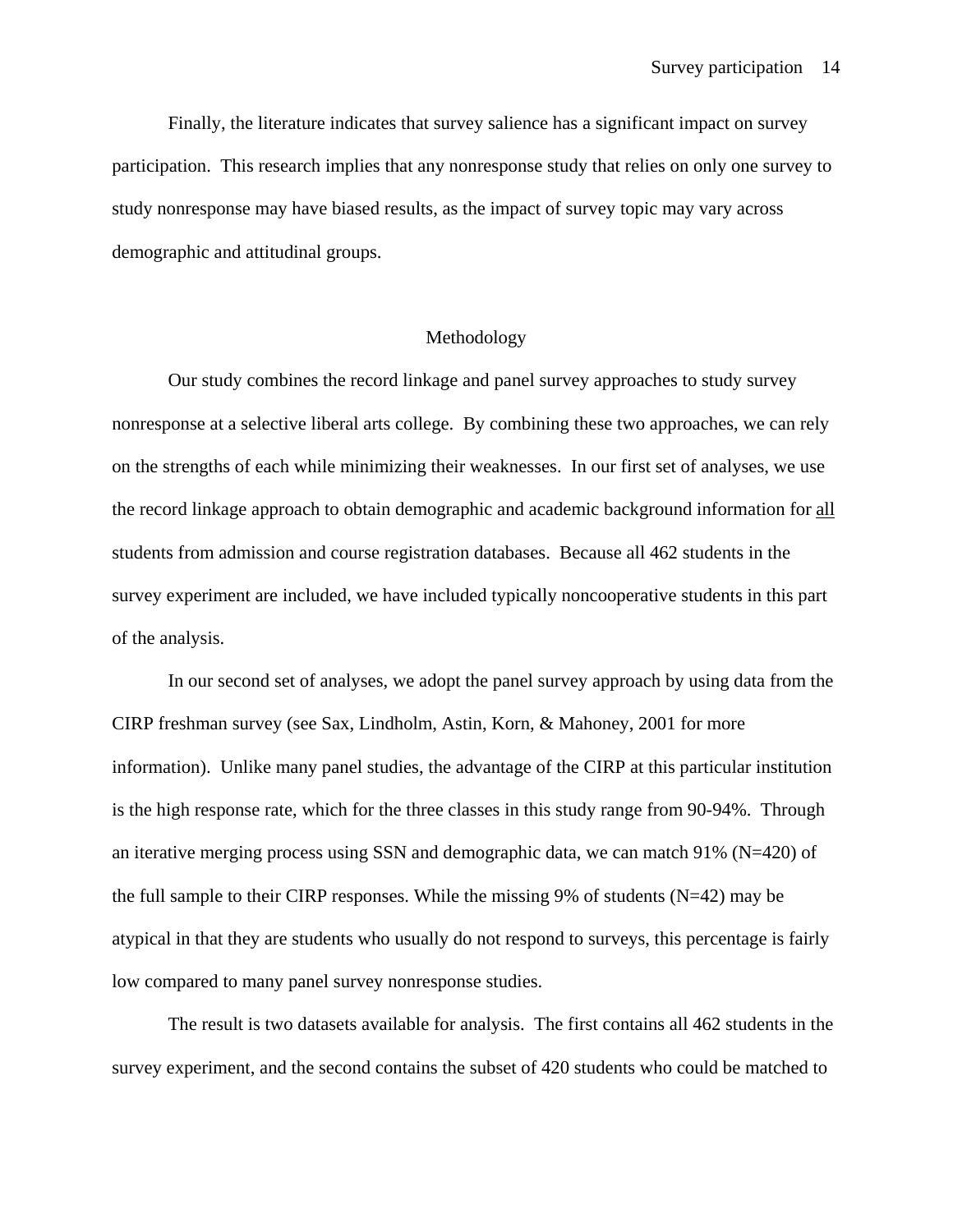their CIRP survey responses. These students are all first-time, full-time degree-seeking students who were classified as sophomores, juniors, or seniors during the  $2002-03$  academic year.<sup>[5](#page-14-0)</sup> We focus on these 462 students because they were randomly selected from the student body to participate in a larger experiment measuring survey fatigue and were administered four different surveys as part of this larger experiment.

### Dependent variable

 $\overline{a}$ 

Given our interest in understanding why students participate in surveys, how we construct the dependent variable is very important. Previous studies of the general population (Groves et al., 2000; Kaldenberg et al., 1994; Kojetin et al., 1993) and college students (e.g., Kuh, 2003; Sax et al., 2003) have focused on nonresponse in a single survey. The problem with this approach is that salience plays a large role in survey response, with response more likely when the survey topic is of interest to the respondent (Goyder, 1982; Groves et al., 2000; Heberlein & Baumgartner, 1978; Tuckel & O'Neill, 2002). Survey salience can confound estimates of the impacts of independent variables; research indicates that the impact of demographic characteristics varies across survey topics (McDaniel, Madden, & Verille, 1987).

To moderate the impact of salience we use a series of surveys conducted throughout the 2002-03 academic year to measure survey cooperation. The surveys covered four different subjects: dining services, alcohol and drug use, student engagement behavior, and student satisfaction. All four surveys were administered via the web. Each survey had a response rate

<span id="page-14-0"></span><sup>&</sup>lt;sup>5</sup> First-year students are excluded from our analysis because the CIRP administration method for this class changed from previous classes. The CIRP response rate for first-year students was 68%, too low to include them in the analysis.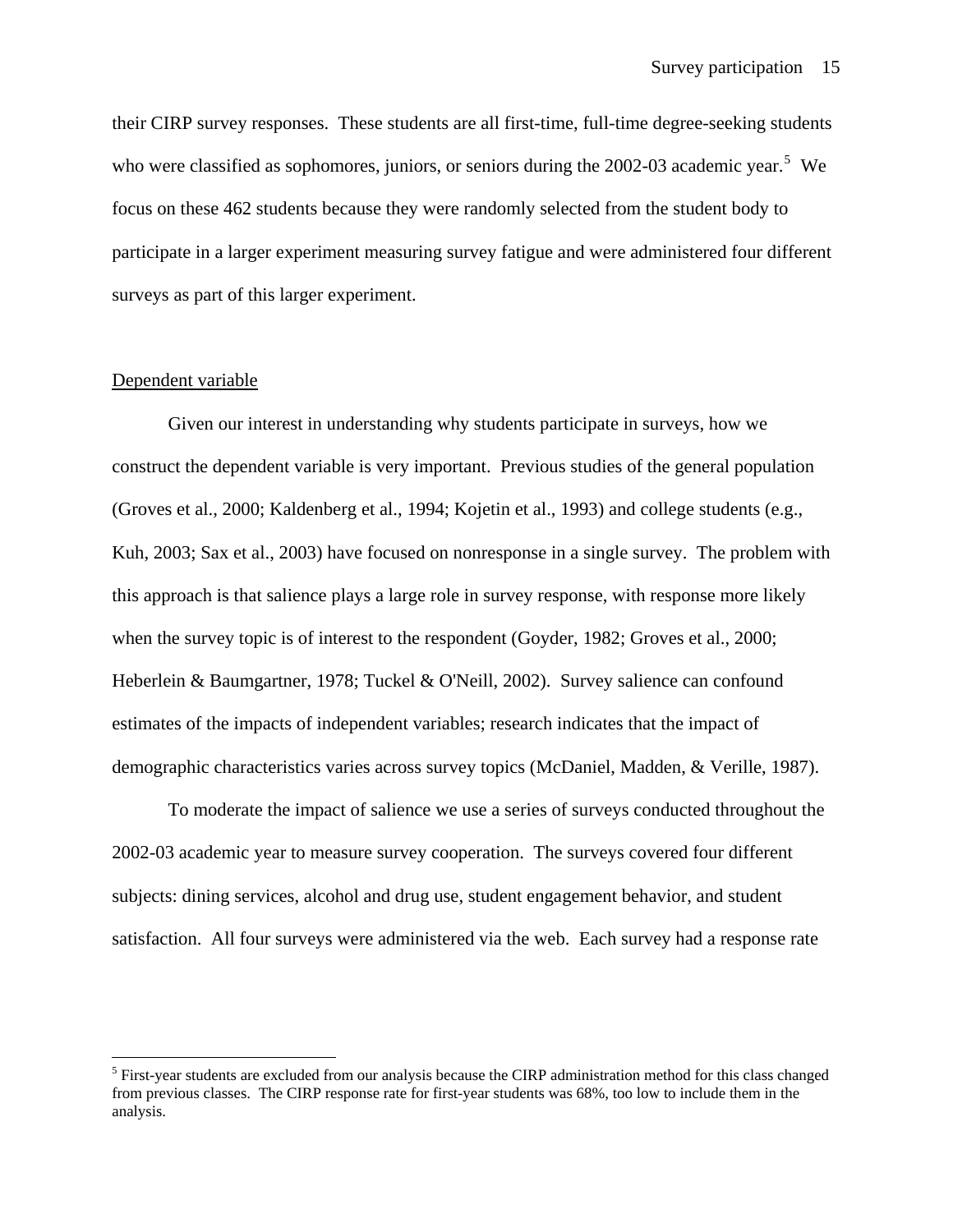for our experimental group between  $38\% -44\%$ <sup>[6](#page-15-0)</sup>. Rather than focus on a single survey, our dependent variable is the number of surveys in which a student participated, and ranges from 0 (no surveys) to 4 (all surveys). The distribution of this variable is presented in Table 1 for the full sample.

As can be seen in the first column, only 14% of students participated in all four surveys, even though the response rate for each individual survey was at least 38%. Fifty-seven percent participated in some but not all surveys, while 29% of the students were hard-core nonresponders and did not participate in any surveys. To put this last number in perspective, Tuckel and O'Neill (2002) found that nearly 40% of individuals in their study stated that they typically refused to participate in surveys, and Goyder (1986) found that almost half of the members of his sample refused their last contact requesting participation in an interview or mail survey. Thus it appears that in most populations a significant proportion of people never participate in a survey.

To shed more light on how and when students respond, Table 1 shows the response profiles of the students. A 'yes' in a column indicates participation in that particular survey, and the table also shows the number and percentage of students in each response profile. As can be seen, students often chose to participate in some but not all surveys. Much of this variation is undoubtedly due to differences in survey salience. Couper (1997) corroborates this assertion, finding that individuals who either describe themselves as not interested in or as not knowledgeable about politics were less likely to take part in the 1990 National Election Study. The influence of survey content on participation (as well as other factors such as timing and survey length) shows the value of using several different surveys to measure survey cooperation.

 $\overline{a}$ 

<span id="page-15-0"></span><sup>&</sup>lt;sup>6</sup> Response rates in our experiment are Response Rate 6, as calculated by the American Association of Public Opinion Research (American Association for Public Opinion Research, 2004). This response rate assumes that there are no cases of unknown eligibility and it counts both partial and completed surveys as responses.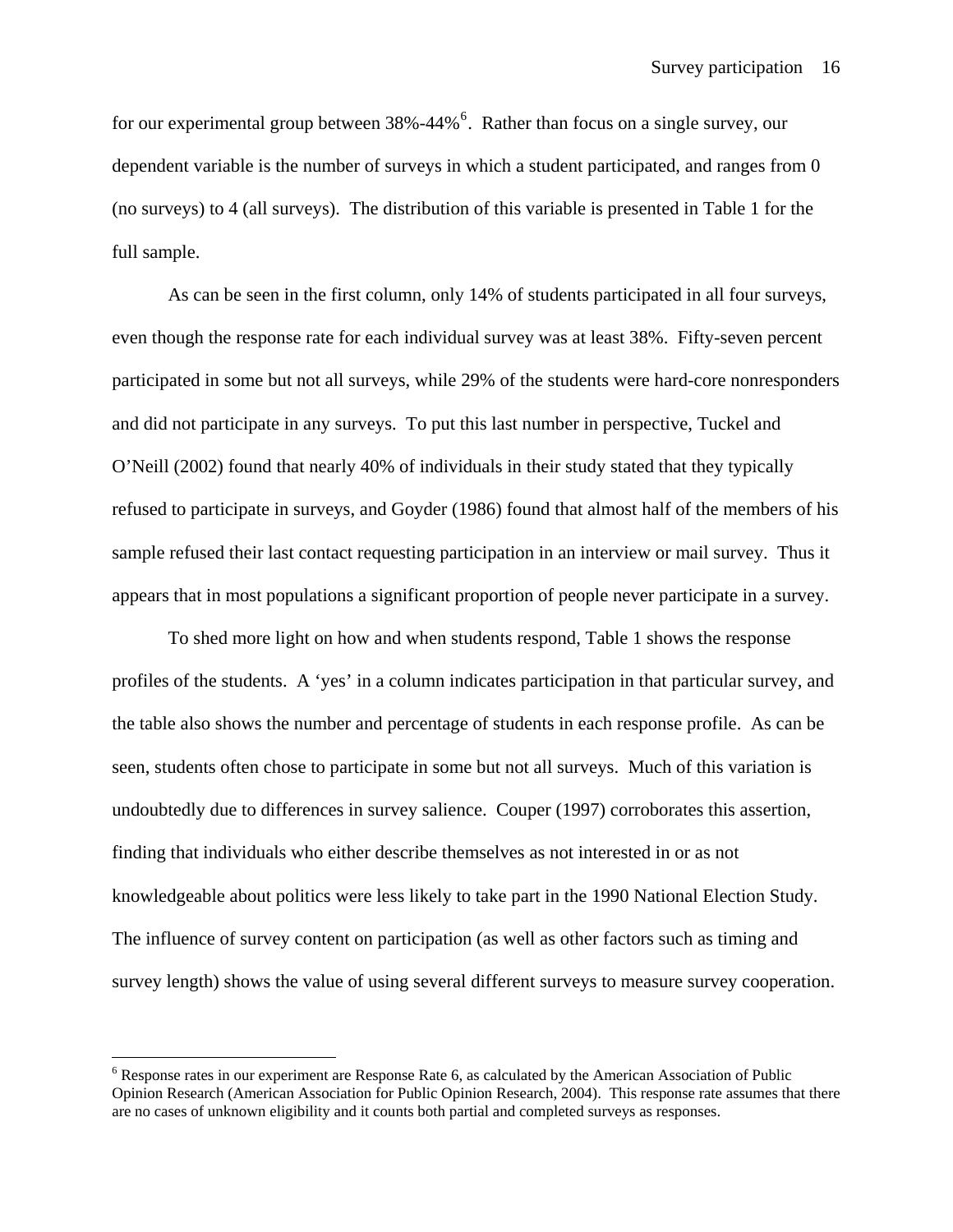## Independent variables

We use five sets of independent variables to predict survey participation (see Table 3). The first consists of the standard demographic variables typical of many analyses of student outcomes: gender, racial/ethnic group, whether the student was on financial aid, and first generation college student. Given previous research we expect females to cooperate more often than males, whites more often than non-whites, and students from higher socio-economic backgrounds to cooperate more often.

The second set measures the academic background of the student, their class year (sophomore or junior versus senior) and academic performance (end of year grade point average for the year the surveys were administered). Fewer senior students are expected to participate due to institutional survey fatigue, as they will have been contacted more times to participate in institutional surveys than students new to the institution. In line with previous research, we also expect students with high GPAs to be more likely to participate than their lower performing peers. However, the mechanism which leads students with superior academic credentials to participate in surveys is unknown.

 The third set of variables is a set of scales measuring pre-college engagement (see Table 2). Engagement in college an important measure, as it is a major predictor of learning and personal development (e.g., Kuh, 2003). In addition, student engagement has been linked to survey response, with less engaged students possibly more likely to respond to surveys (Kuh, 2003). We use two scales derived from the CIRP survey to measure student engagement: one measuring social engagement, the other measuring engagement in studying behavior. These variables are factor scores with a mean of 0 and a standard deviation of 1.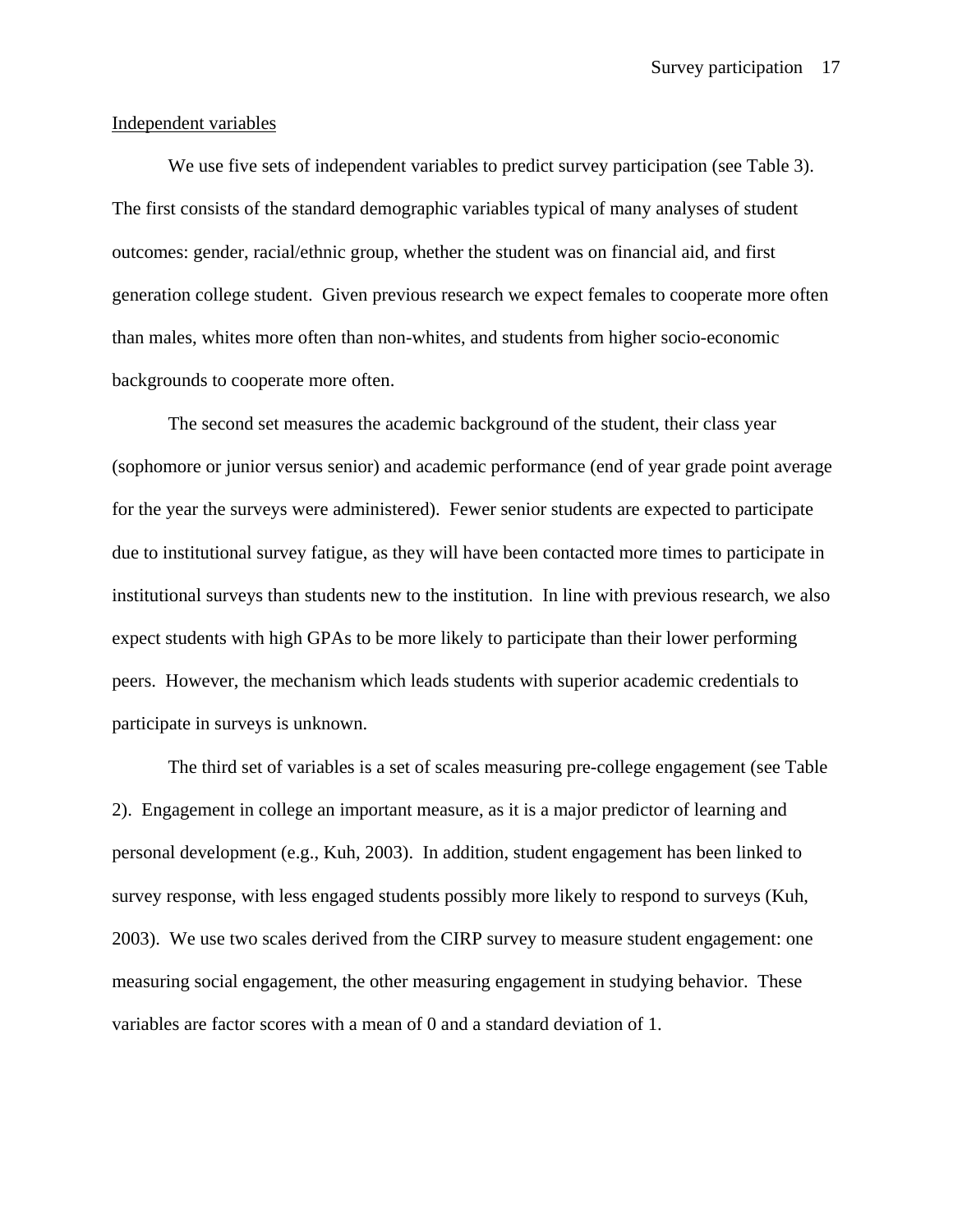The fourth set of variables contains personality measures, also derived from the CIRP survey (see Table 2). These have been used to understand student behavior in other contexts (e.g., Smart, Feldman, & Ethington, 2000; Umbach & Porter, 2002). Personality type may affect survey response, as different types of student react to the various social norms and obligations that a request for survey participation evokes. Such norms and obligations play a key role in survey response (Groves, Cialdini, & Couper, 1992). As seen in Table 2, the four personality scales derived from the CIRP are investigative, social, artistic and enterprising (Smart et al., 2000). Since investigative personality types "value the development or acquisition of knowledge" (Smart et al., 2000, p. 37), we expect investigative individuals to be survey cooperators, as they are likely to perceive our surveys as exercises aimed at acquiring information. These variables are factor scores with a mean of 0 and a standard deviation of 1.

The final set of variables measure students' survey behavior in the past. For the full sample, we use whether or not we were able to match a CIRP response as a measure of past survey participation behavior. Past survey participation has been shown to be a strong predictor of future survey participation (Goyder, 1986; Groves & Couper, 1996). While there is some measurement error in this variable due to the matching process, and also because some students may not have been present during orientation to take the survey, the magnitude of this variable will also allow us to understand whether the students not included in the second set of analyses differed in later survey participation than the included students.

For the reduced sample, we include a variable indicating whether the student granted HERI permission to release their Social Security number back to the college in this study.<sup>[7](#page-17-0)</sup> This is an important variable because it acts as a proxy for privacy concerns and how the respondent's

 $\overline{a}$ 

<span id="page-17-0"></span> $7$  "Do you give the Higher Education Research Institute (HERI) permission to include your ID number should your college request the data for additional research analyses? HERI maintains strict standards of confidentiality and would require your college to sign a pledge of confidentiality." (Sax et al., 2001).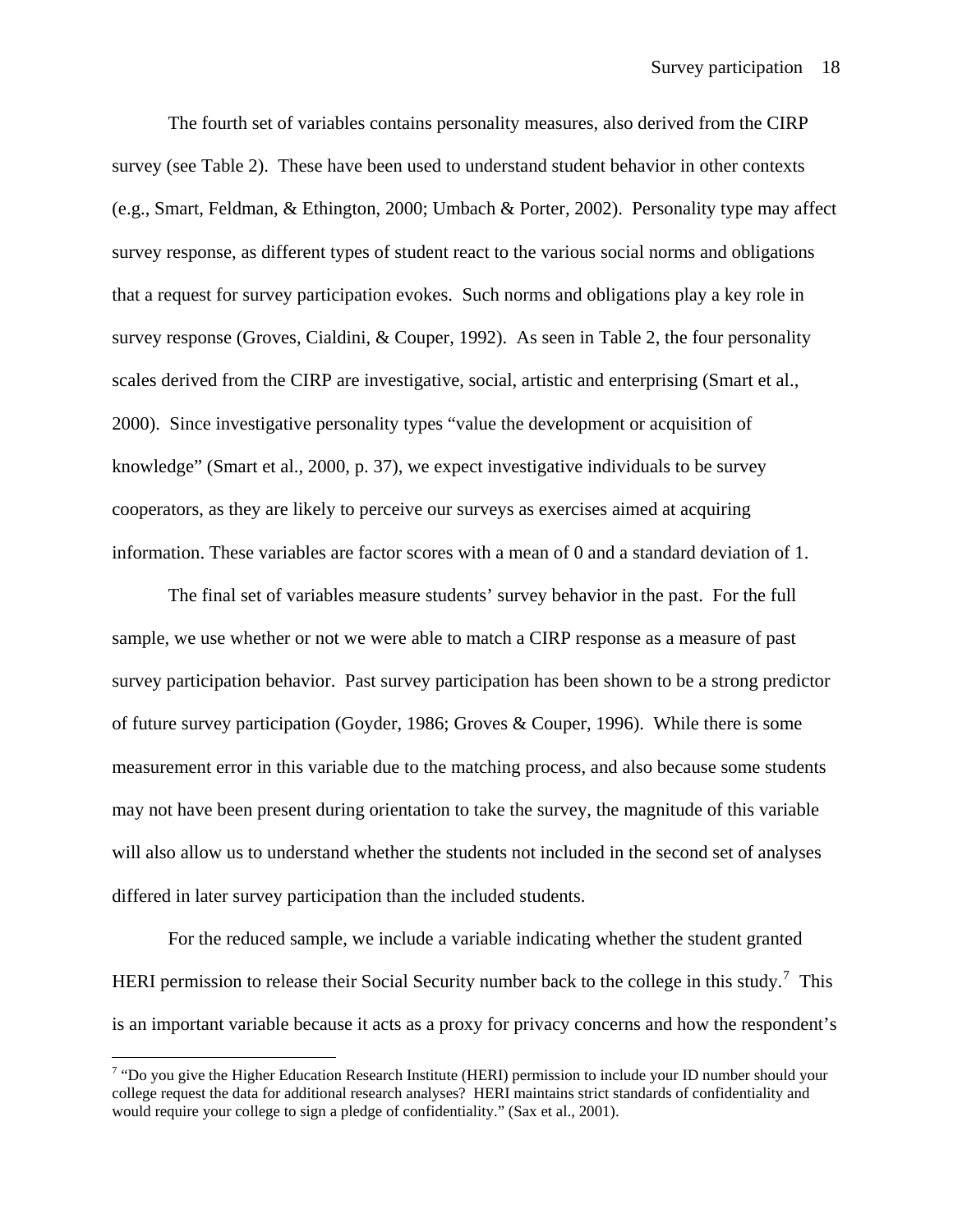data will be used. Previous research has indicated that attitudes about privacy in general as well as how it relates to survey research is correlated with survey response.

#### Statistical technique

We use an ordered logistic regression model to analyze survey response, as students had up to four opportunities to participate in a survey. This approach is useful when the dependent variable can be rank ordered, but the variable cannot be considered continuous (Long, 1997). For example, the difference between participating in 0 and 1 surveys may not be same as the difference between participating in 3 and 4 surveys. Ordered logit takes these possible nonlinearities into account.

#### Results

The ordinal logit results are presented in Table 3. Two sets of models were run: the first set on the full data created using the record linkage approach, and the second set on the reduced sample that combines the record linkage and panel study approaches.

The full sample models use demographic and academic background data from institutional databases to predict survey response. As seen in the first column of the table, survey response is predicted by two demographic and one academic background measure. In line with previous research, females and students with high GPAs are more likely to take part in surveys, while students receiving financial aid are less likely to do so.

Also using the full sample, we then added a variable that specified whether an individual's data from the CIRP survey were available (see column 2). This dummy variable is coded as a '1' in the cases where CIRP data were available and successfully merged with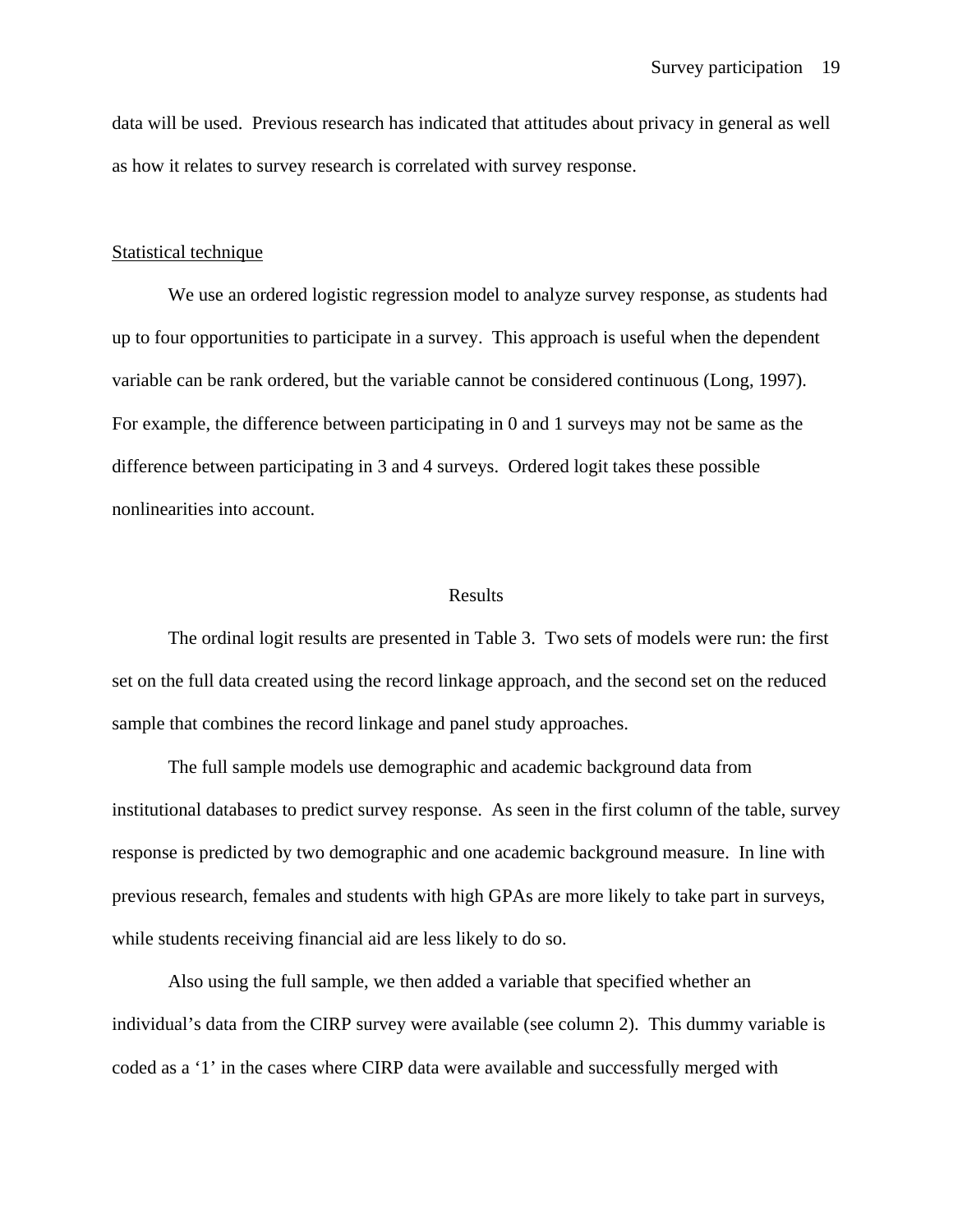institutional data and as a '0' in the cases where CIRP data either did not exist or were not successfully merged with other measures. This variable treats individuals who did not participate in the CIRP survey and individuals for whom we could not successfully link CIRP data to other data identically.

As seen in column 2, the availability of CIRP data is not a significant predictor of subsequent survey participation and therefore the omission of students without CIRP data from the subsequent models will not impact our overall results. Results from the second model using the full sample mirror results from the first model; the demographic and academic background measures found to be significant predictors of survey participation remain the same. Significant effects were found for females, students on financial aid and GPA, and the parameter estimates for these criteria are virtually identical to the estimates derived in the first model.

Columns 3 and 4 of Table 3 present the results of analyses combining the record linkage and panel survey approaches. That is, these models include students for whom CIRP survey data were available and successfully linked to institutional database records. The model presented in column 3 replicates the analysis in column 1 in this new sample by testing the prediction of survey response solely from demographic and academic background variables. Results closely mirror the findings from the full sample model; again we see that females and students with high GPAs are more likely to participate in surveys, while students on financial aid are less likely to do so.

 In addition to demographic characteristics and academic background variables, the final model adds measures of engagement, personality type, and a dummy variable coding whether or not students granted permission to match their CIRP survey data to predict survey response (see column 4).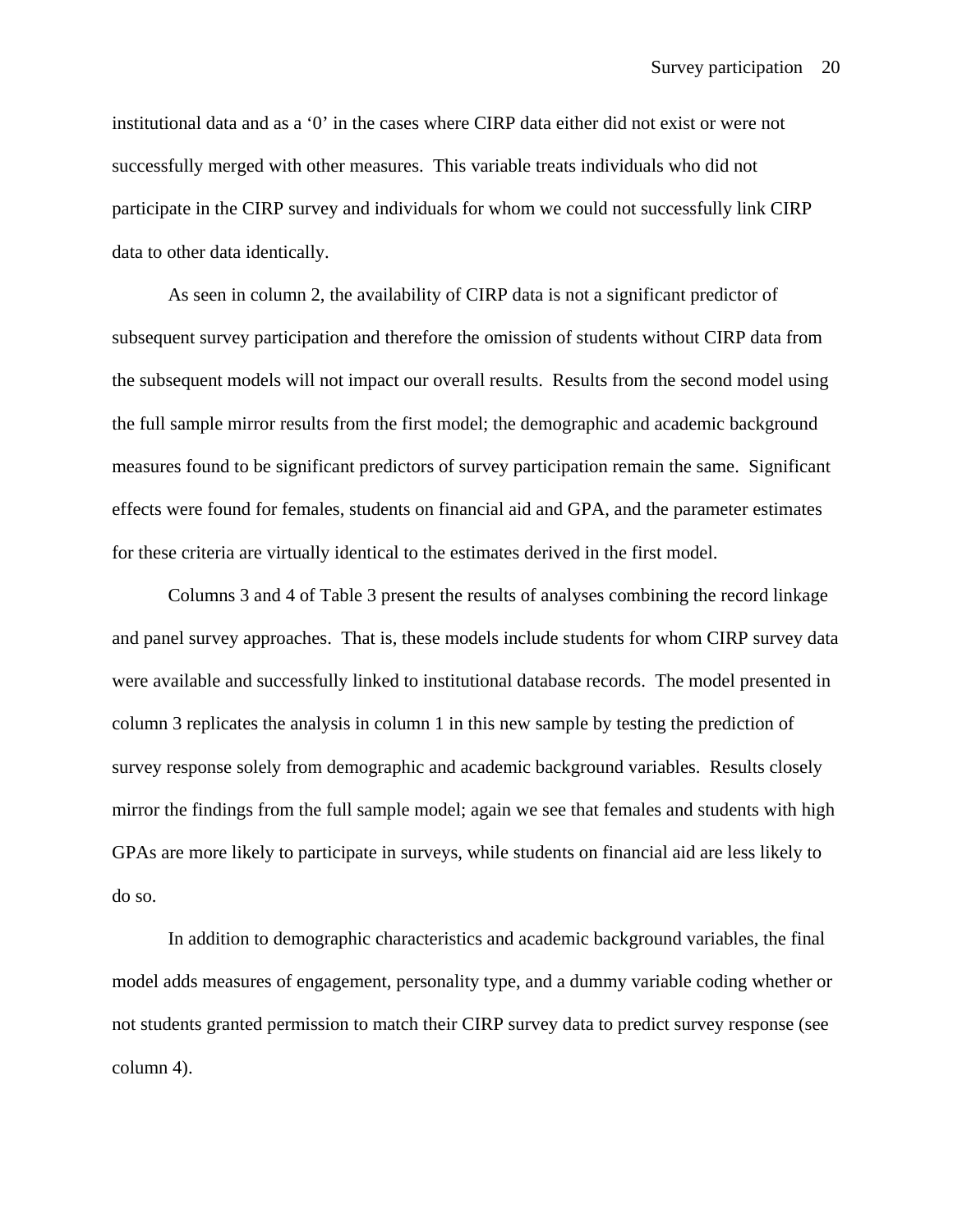The effects of the demographic predictors remained unchanged: being female is positively related to survey response and receiving financial aid is negatively related to survey response. Student GPA is no longer a significant predictor of survey participation as in the previous models. This is likely due to the relationship between GPA and the personality scales; the measures of personality include questions about academic ability, and the personality scales now account for the variation previously attributed to GPA.

The addition of CIRP panel survey data adds several significant predictors of survey response to the model. First there is a positive relationship between social engagement and survey participation, with socially engaged students being more likely to take part in surveys than their less engaged peers. This finding is in contrast to findings from the NSSE (Kuh, 2003). The difference in these findings is most likely due to the research design. Unlike the NSSE nonrespondent research, we have very little missing data in our research design.

 Personality measures derived from the CIRP survey were also found to be significant predictors of survey response. Individuals with high scores on the investigative personality type were more likely to respond to surveys than individuals scoring low on this trait. Conversely, higher scores for the artistic and enterprising personality measures predicted a decreased probability of survey participation. Note that the addition of the engagement and personality scales to the base model increases the pseudo R-squared by 43 percent.

### Limitations

The chief limitation of the current study is that we examine survey non-response at only one institution, a selective liberal arts college. Future research should examine non-response patterns across multiple institutions of various types.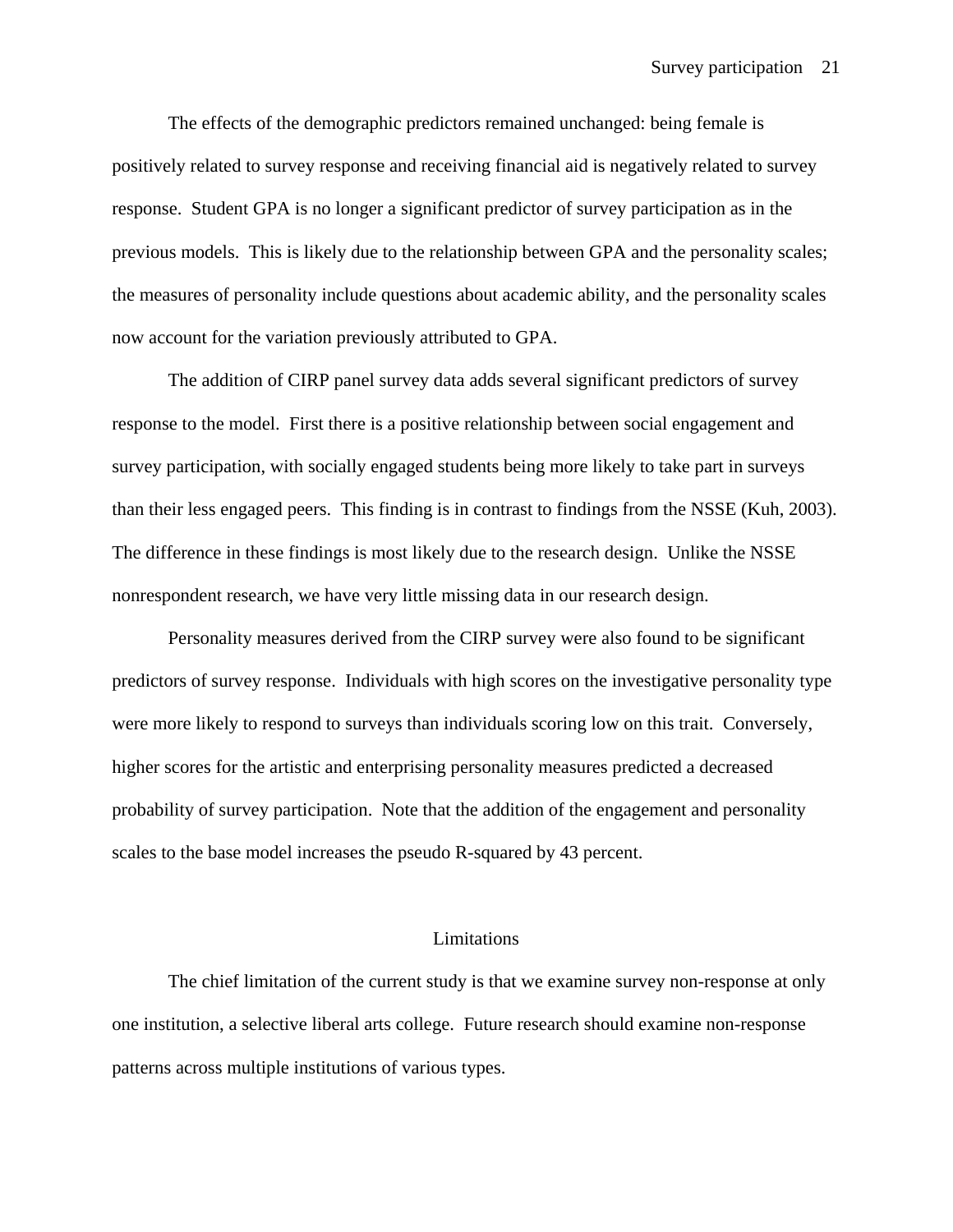It is also unclear how generalizable our findings are to adult populations other than college students. The ability to replicate this research, however, is limited by the absence of data for the general population that can match the data available for our students. For example, information about individuals' academic background, level of engagement, and personality are simply not available for the general public.

While the record linkage approach provides many demographic and academic characteristics for studying survey response, the availability of panel survey data is limited. Scales were derived from the CIRP because this is the only pre-college survey with a high response rate that was available. Additional survey data would be useful to study survey nonresponse. Future studies, for example, could incorporate questions about student attitudes towards surveys, such as Goyder (1987). Only when we more fully understand the attitudes that dissuade students from participating in surveys, can we make targeted efforts to combat these drivers of survey nonresponse.

## Discussion

By combining the record linkage and panel survey data approaches we were able to study survey nonresponse in a unique and informative way. This approach allowed us to go beyond the ubiquitous demographic and academic background predictors of survey participation, and examine student engagement, personality, and past survey behavior as they relate to survey response. Furthermore, by examining participation across multiple surveys we minimized the influence survey salience played on our dependent measure, survey response.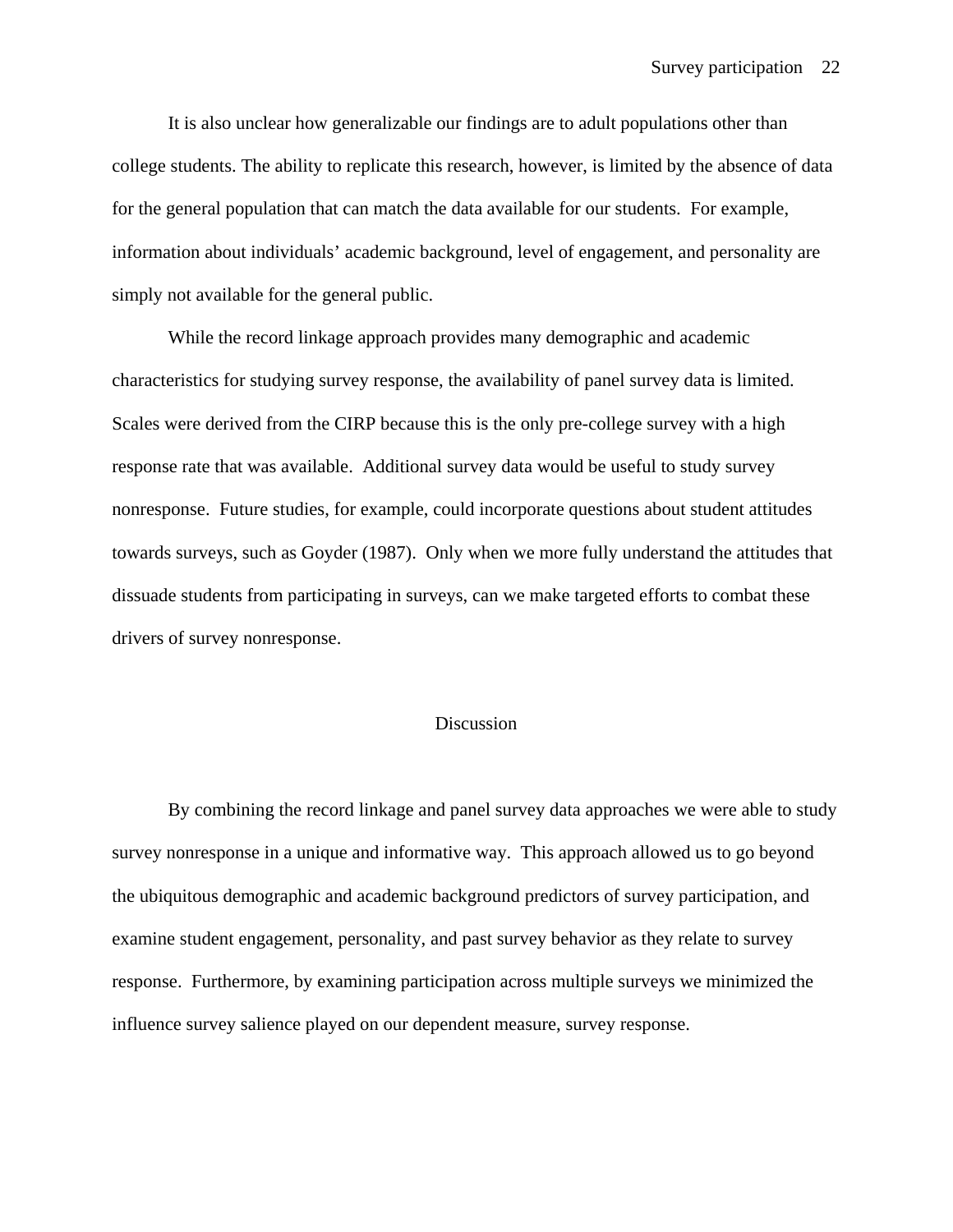It is surprising that hard-core cooperators are such a small segment of population. Like Goyder (1986), we had speculated that a substantial proportion of students consistently participated in our surveys. This finding is somewhat reassuring in that it refutes the idea that there is one single group of students controlling the results of our surveying efforts. However, it is alarming that almost one-third of the students in our sample did not take part in any of the four surveys; our survey results do not include a substantial proportion of the student body.

 Our findings are in line with previous research regarding the role of gender, economic status (financial aid), and academic performance (GPA) in survey response. In addition to these standard demographic predictors, this study provides evidence that personality and student engagement impact survey participation, with more engaged students and students with investigate personalities more likely to respond, and students with enterprising personalities less likely to respond.

To place these results in perspective, Table 4 compares the demographic, engagement, and personality characteristics of typical survey respondents to typical nonrespondents. We define typical respondents, or cooperators, as those students who responded to at least three of the four surveys and typical nonrespondents, or refusers, as those students who either did not respond to any surveys or responded to only one survey. This comparison provides us with a sense of what characteristics we might expect to see in the respondent and nonrespondent pools for a typical survey, regardless of topic.

As can be seen, 66% of cooperators are female while only 42% of refusers are female. Over half of all refusers are on financial aid, while only 39% of cooperators received aid. These results indicate that many of our survey may be biased in favor of females and students with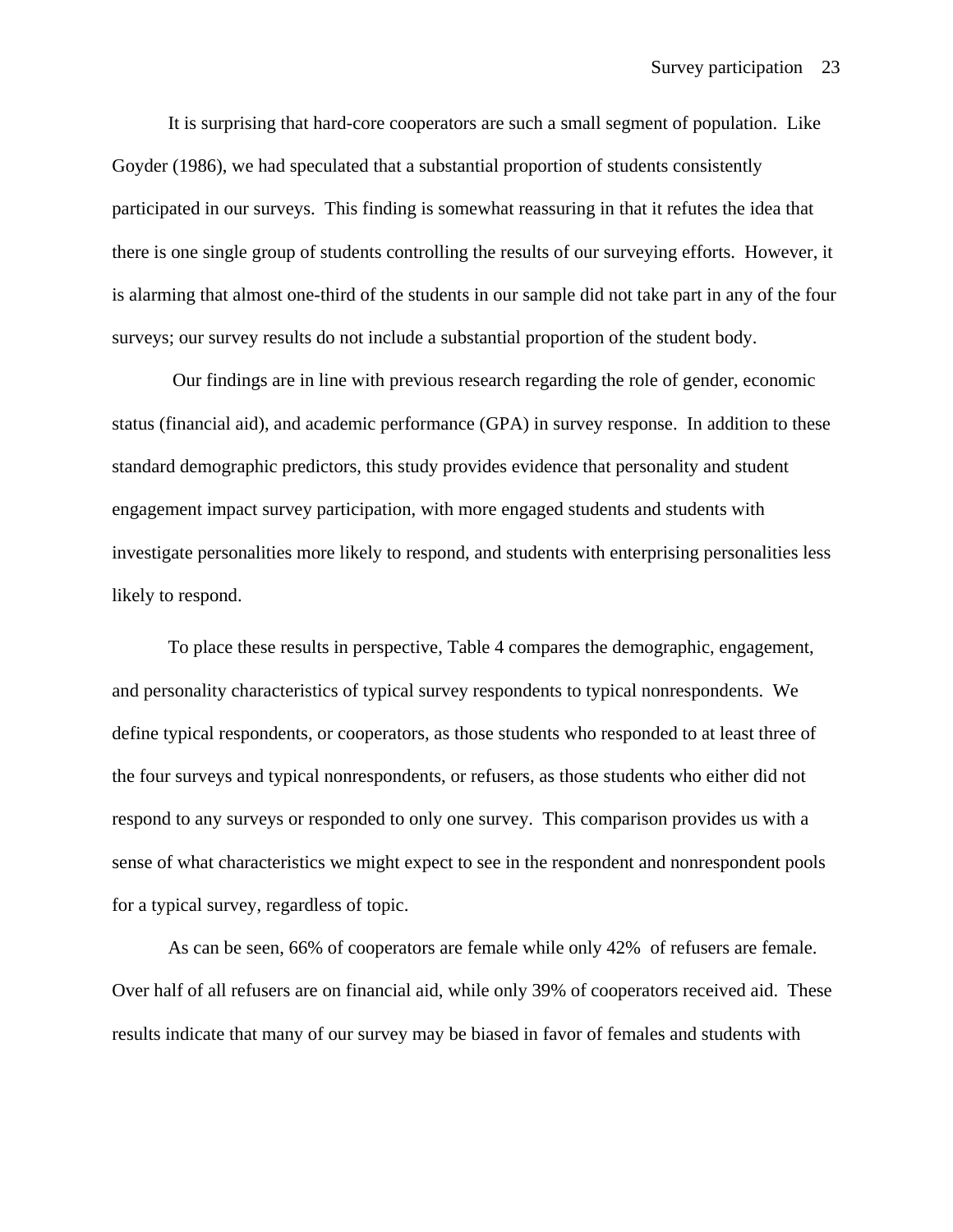higher socio-economic status. However, these results are less troubling, as most institutions can use institutional databases to weight responses based on gender and financial aid status.

 More troubling are the differences between cooperators and refusers for the engagement and personality scales. Social engagement, measured as a factor score, differs between refusers and cooperators by one-third of a standard deviation, with cooperators being more socially engaged than refusers. This finding suggests that surveys such as the NSSE may be overestimating engagement for schools, as more engaged students are more likely to participate in a survey.

Substantive differences between cooperators and refusers also exist for two of the four personality types. Cooperators are more investigative and less enterprising than refusers, with the magnitude of these differences equaling one-third and one half of a standard deviation, respectively. This finding suggests that surveys geared towards specific topics, such as the natural sciences, may over (or under) estimate means and relationships between variables due to the self-selection of certain personality types.

Using Holland's personality typology as operationalized by Smart et al. (2000), we found evidence that student personality is related to survey response. Much of the previous research on personality and survey participation has focused on the relationship between the "Big Five" dimensions of personality, not Holland's typology. However, two meta-analytic studies (Barrick, Mount, & Gupta, 2003; Larson, Rottingham, & Borgen, 2002) have examined the intercorrelations of the "Big Five" and Holland's Big Six personality measures (For a review, see Mount, Barrick, Scullen, & Rounds, 2004). Of the 30 correlations, both studies found only four correlations greater than 0.25, and in both studies, these were for the same four pairs of measures. Of these four, the strongest correlations were between the enterprising type and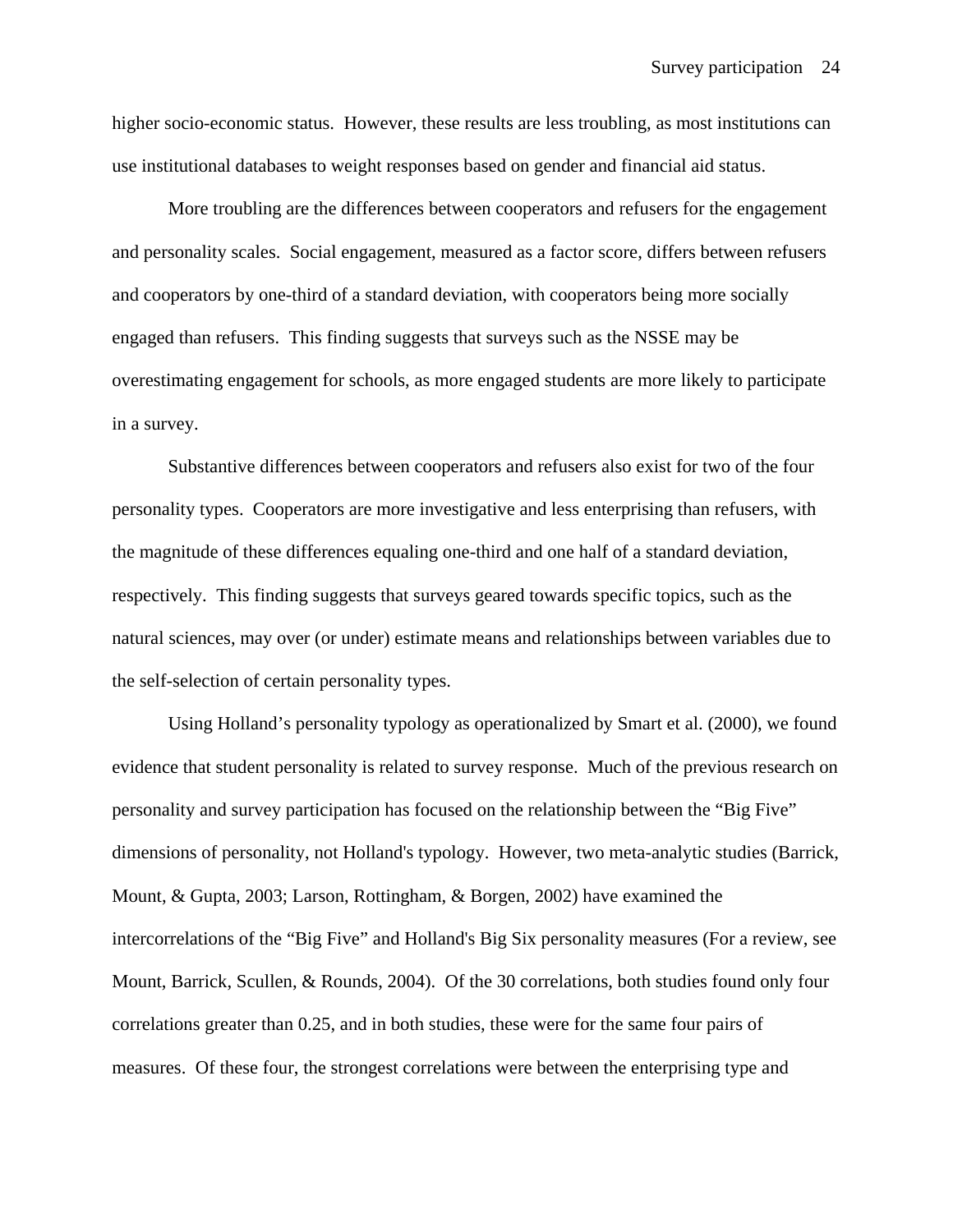extraversion (Barrick et al.,  $r = 0.41$ ; Larson et al.,  $r = 0.41$ ) and the artistic type and openness (Barrick et al., *r* = 0.39; Larson et al., *r* = 0.48).

Given the similarity between enterprising types and extraversion, our finding that enterprising types are likely to be survey refusers falls in line with research showing that extraverts tend to be latecomers to the subject pool (Aviv et al., 2002; Liberty, 1993). Similarly, given the strong correlation between the artistic type and openness, our finding that students with artistic personalities are less inclined to participate in our surveys replicates previous research showing that late-semester subject pool participants tend to have higher scores on the openness dimension than their early participating peers (Aviv et al., 2002; Stevens & Ash, 2001).

Personality is emerging as an important factor in the decision to take part in surveys. By understanding the role of personality in survey participation more fully, we will be able to develop and employ techniques to counter survey nonresponse. Furthermore, since personality has also been shown to be a strong predictor of student major choice (Porter & Umbach, 2002), we must be aware that survey measures related to majors, for example satisfaction with a field of study or participation in laboratory courses, will be biased. Additionally, analysis comparing survey items across major fields of study will be prone the error.

The current study also provides us with insight as to why response rates vary between institutions. Thes student composition across schools varies on many of the measures found to predict survey participation. For example, the socioeconomic makeup, or percentage of students receiving financial aid fluctuates from one school to another. The level of students' academic preparation also varies across institutions. Finally, institutions themselves have "personalities" and social climates that lure certain types of individuals. Together, all of these factors promote the disparate response rates we see across institutions.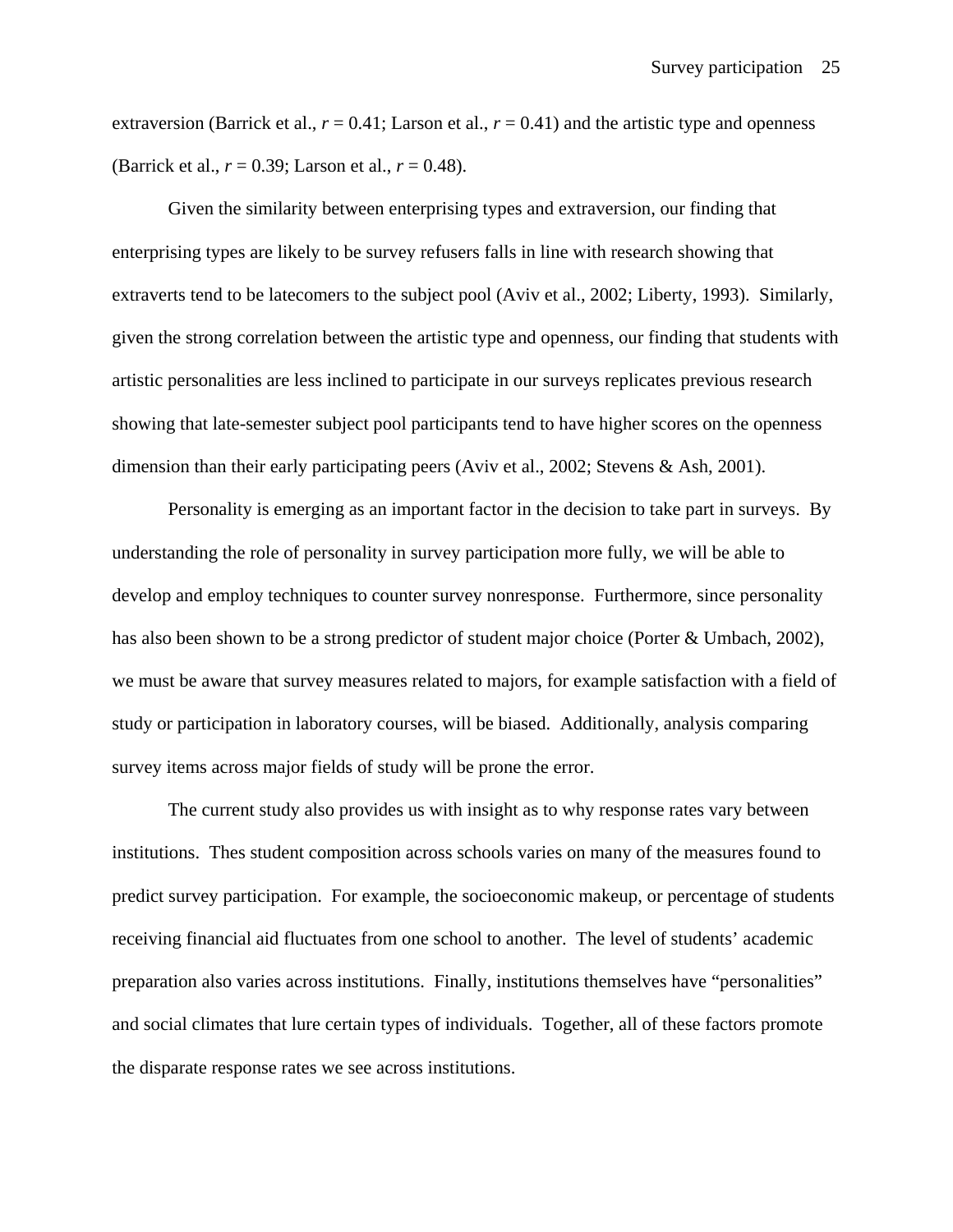There are two main implications of these findings for research in higher education. First, we must discover effective ways to combat nonresponse among typically resistant demographic groups such as males. Second, we must consider ways to adjust our data for nonresponse in ways other than the standard demographic weighting schemes. Otherwise, measures such as student social engagement will be continue to be biased by the impact that student engagement and personality have on survey participation.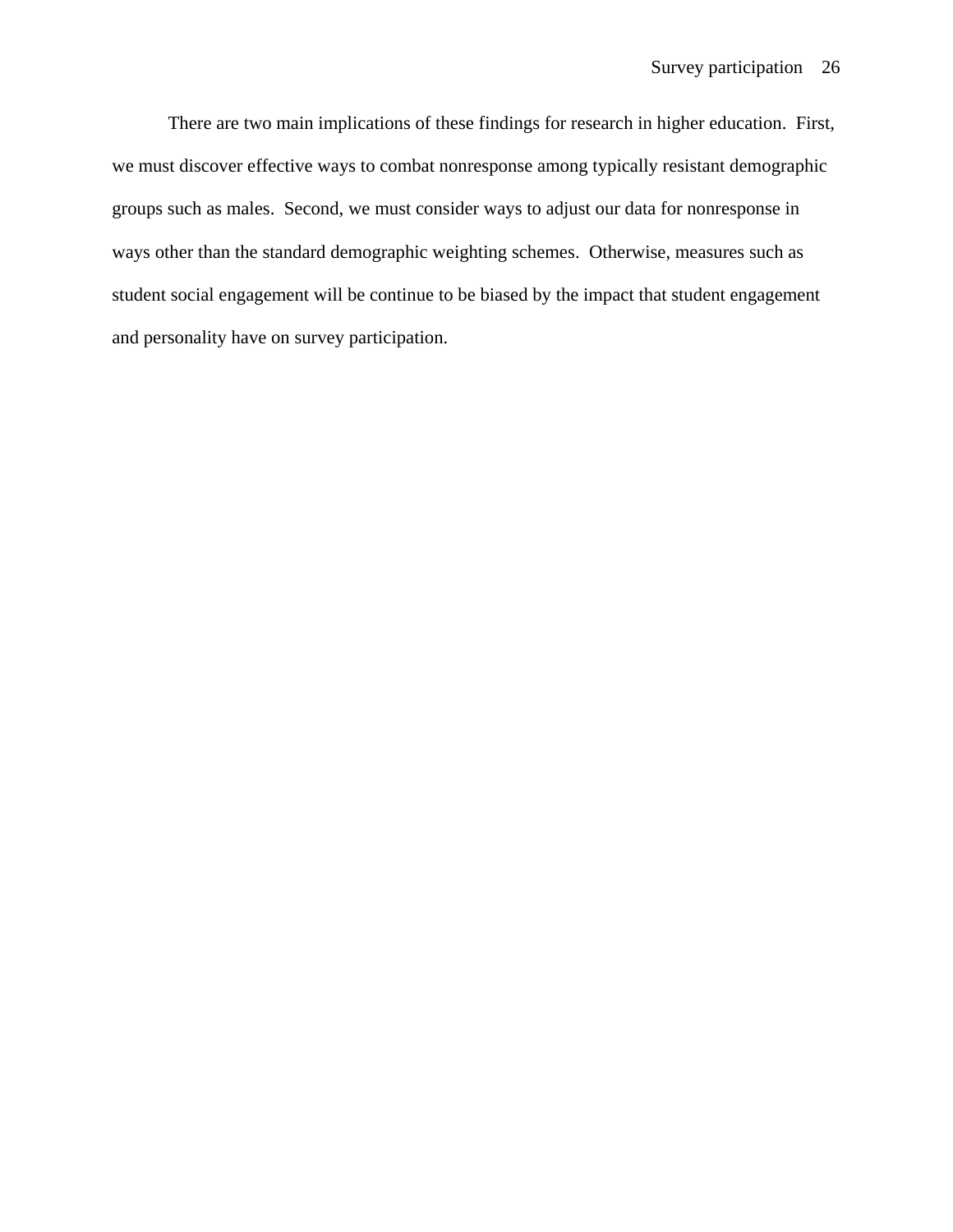|                      |       |     |                        |           |                |                | Surveys              |                |
|----------------------|-------|-----|------------------------|-----------|----------------|----------------|----------------------|----------------|
|                      |       |     | Distribution in sample |           | Alcohol &      |                | Engage-              |                |
|                      | $\%$  | N   | $\%$                   | ${\bf N}$ | drug           | Dining         | ment                 | Satisfaction   |
| Survey response rate |       |     |                        |           | 41%            | 45%            | 38%                  | 39%            |
| Response profiles    |       |     |                        |           |                |                | Responded to survey? |                |
| All four surveys     | 14.1  | 65  | 14.1                   | 65        | Yes            | Yes            | Yes                  | Yes            |
| Three surveys        | 16.0  | 74  | 2.2                    | 10        | Yes            | N <sub>o</sub> | Yes                  | Yes            |
|                      |       |     | 2.6                    | 12        | Yes            | Yes            | N <sub>o</sub>       | Yes            |
|                      |       |     | 5.8                    | 27        | Yes            | Yes            | Yes                  | N <sub>o</sub> |
|                      |       |     | 5.4                    | 25        | N <sub>o</sub> | Yes            | Yes                  | Yes            |
| Two surveys          | 17.7  | 82  | 3.9                    | 18        | Yes            | Yes            | N <sub>o</sub>       | N <sub>o</sub> |
|                      |       |     | 2.6                    | 12        | Yes            | N <sub>o</sub> | Yes                  | N <sub>o</sub> |
|                      |       |     | 3.7                    | 17        | Yes            | N <sub>o</sub> | N <sub>o</sub>       | Yes            |
|                      |       |     | 3.0                    | 14        | N <sub>o</sub> | Yes            | Yes                  | N <sub>o</sub> |
|                      |       |     | 3.2                    | 15        | No             | Yes            | N <sub>o</sub>       | Yes            |
|                      |       |     | 1.3                    | 6         | N <sub>o</sub> | N <sub>o</sub> | Yes                  | Yes            |
| One survey           | 23.2  | 107 | 6.3                    | 29        | Yes            | N <sub>o</sub> | N <sub>o</sub>       | N <sub>o</sub> |
|                      |       |     | 6.5                    | 30        | N <sub>o</sub> | Yes            | N <sub>o</sub>       | N <sub>o</sub> |
|                      |       |     | 3.7                    | 17        | N <sub>o</sub> | N <sub>o</sub> | Yes                  | N <sub>o</sub> |
|                      |       |     | 6.7                    | 31        | N <sub>o</sub> | N <sub>o</sub> | N <sub>o</sub>       | Yes            |
| No surveys           | 29.0  | 134 | 29.0                   | 134       | No             | No             | N <sub>o</sub>       | N <sub>o</sub> |
| Total                | 100.0 | 462 | 100.0                  | 462       |                |                |                      |                |

# Table 1. Survey Participation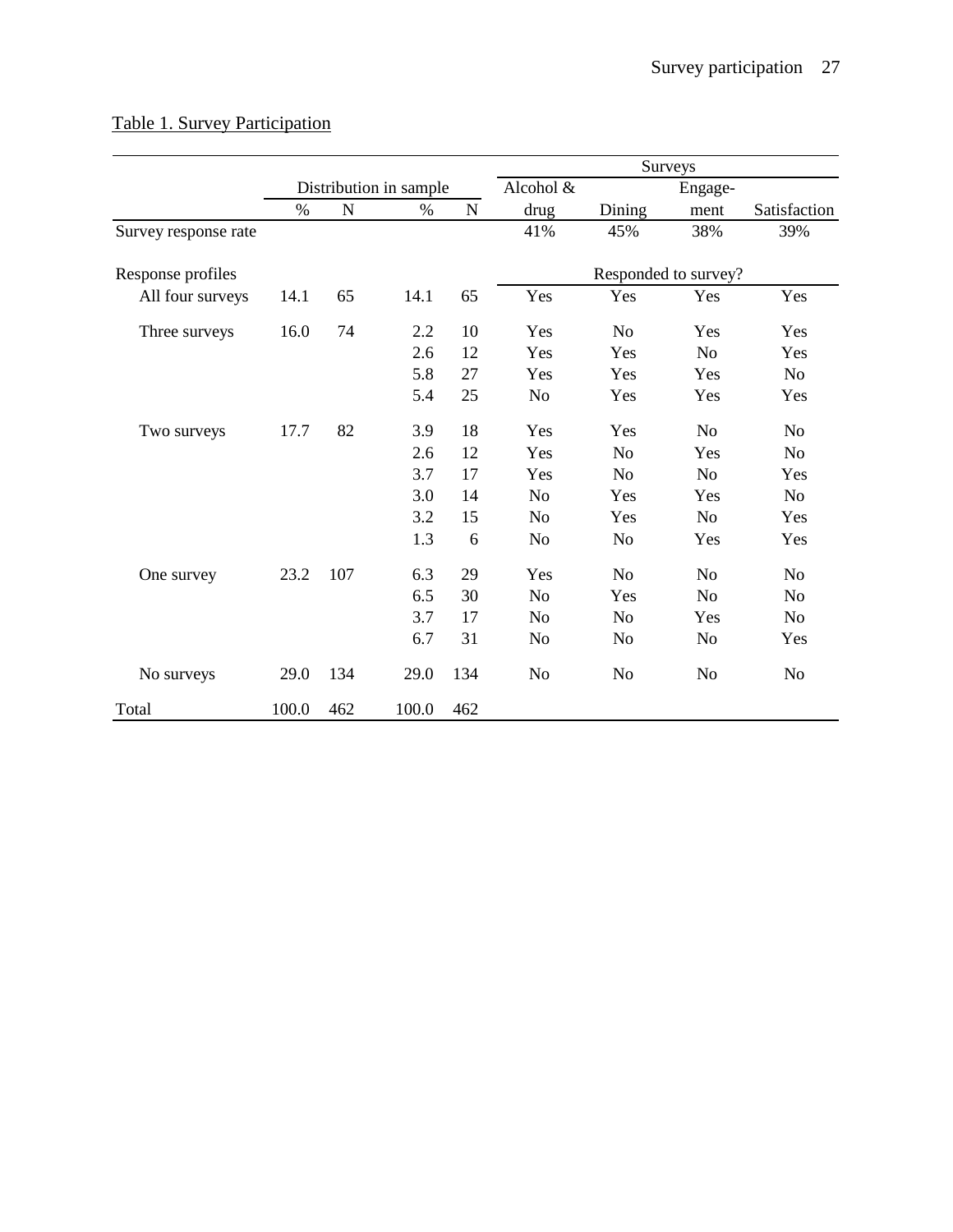# Table 2. Scales

| Scale         | Alpha | CIRP item                                                                    |
|---------------|-------|------------------------------------------------------------------------------|
| Engagement:   | 0.72  | Frequency in high school: performed volunteer work                           |
| social        |       | Frequency in high school: discussed religion                                 |
|               |       | Frequency in high school: discussed politics                                 |
|               |       | Frequency in high school: attended a public recital or concert               |
|               |       | Frequency in high school: visited an art gallery or museum                   |
|               |       | Frequency in high school: participated in organized demonstrations           |
|               |       | Frequency in high school: voted in a student election                        |
|               |       | Hours in high school: student clubs/groups                                   |
|               |       | Hours in high school: volunteer work                                         |
|               |       | Plans for college: participate in volunteer or community service work        |
|               |       | Plans for college: participate in student protests or demonstrations         |
|               |       | Plans for college: partcipate in student government                          |
| Engagement:   | 0.61  | Frequency in high school: studied with other students                        |
| studying      |       | Frequency in high school: was a guest in a teacher's home                    |
|               |       | Frequency in high school: asked a teacher for advice after class             |
|               |       | Hours in high school: studying/homework                                      |
|               |       | Hours in high school: talking with teachers outside of class                 |
| Personality:  | 0.57  | Goal: making a theoretical contribution to science                           |
| investigative |       | Rating: academic                                                             |
|               |       | Rating: drive to achieve                                                     |
|               |       | Rating: mathematical ability                                                 |
|               |       | Rating: self-confidence (intellectual)                                       |
| Personality:  | 0.80  | Goal: becoming involved in programs to clean up the environment              |
| social        |       | Goal: helping others who are in difficulty                                   |
|               |       | Goal: helping to promote racial understanding                                |
|               |       | Goal: influencing social values                                              |
|               |       | Goal: influencing the political structure                                    |
|               |       | Goal: participating in a community action program                            |
| Personality:  | 0.73  | Goal: becoming accomplished in one of the performing arts                    |
| artistic      |       | Goal: creating artistic work                                                 |
|               |       | Goal: developing a meaningful philosophy of life                             |
|               |       | Goal: writing original works                                                 |
|               |       | Rating: artistic ability                                                     |
|               |       | Rating: writing ability                                                      |
| Personality:  | 0.74  | Goal: becoming an authority in my field                                      |
| enterprising  |       | Goal: becoming successful in a business of my own                            |
|               |       | Goal: being very well off financially                                        |
|               |       | Goal: having administrative responsibility for the work of others            |
|               |       | Goal: obtaining recognition from my colleagues for contributions to my field |
|               |       | Rating: leadership ability                                                   |
|               |       | Rating: popularity                                                           |
|               |       | Rating: self-confidence (social)                                             |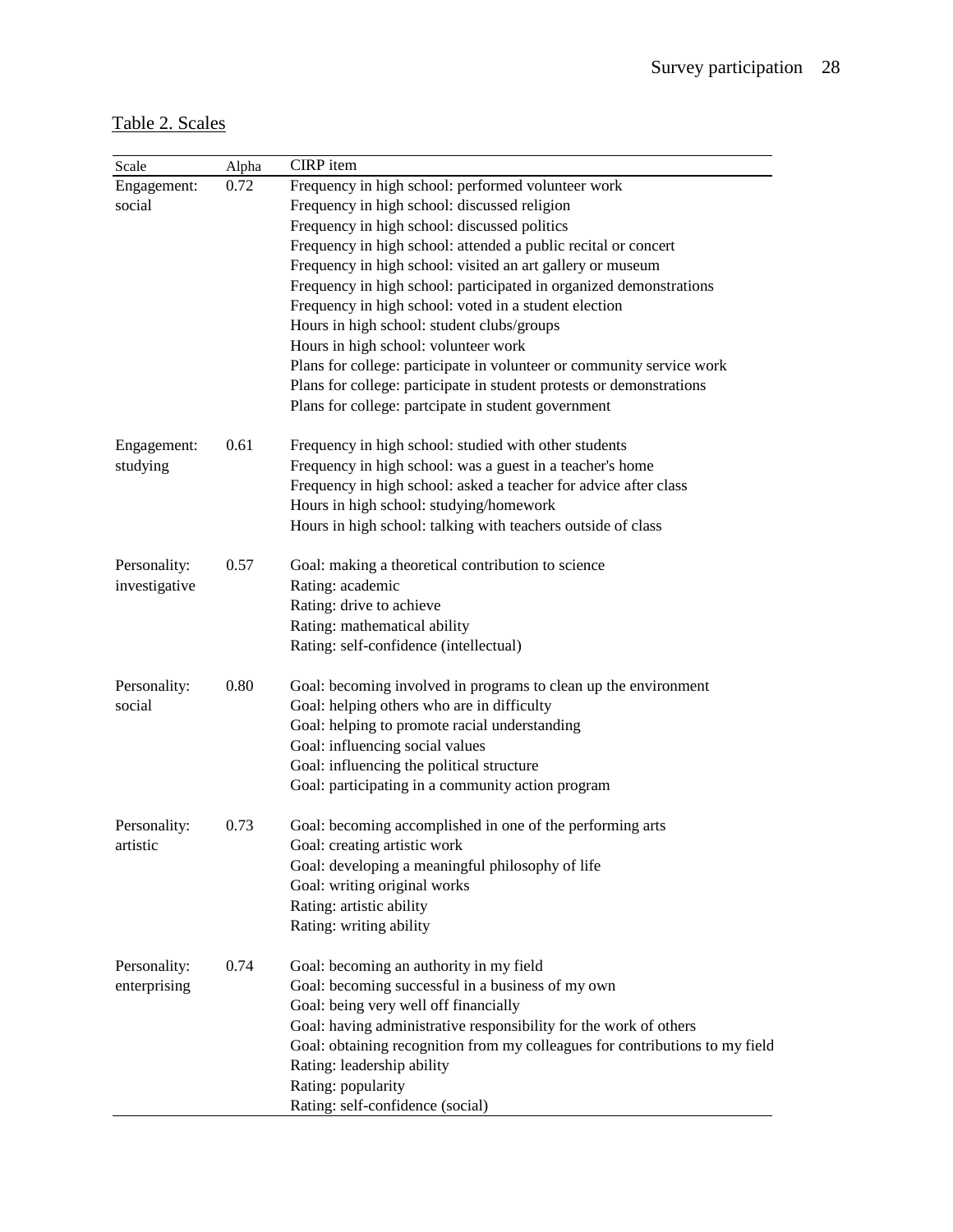|                        | Full sample  |                | CIRP respondents only |             |
|------------------------|--------------|----------------|-----------------------|-------------|
|                        | $\mathbf{1}$ | $\overline{2}$ | 3                     | 4           |
| Demographics           |              |                |                       |             |
| Female                 | $0.707$ **   | $0.710**$      | $0.819**$             | $0.794$ **  |
| African                | $-0.442$     | $-0.418$       | $-0.597 +$            | $-0.545$    |
| Asian                  | 0.010        | 0.018          | $-0.118$              | 0.069       |
| Hispanic               | $-0.520$     | $-0.530$       | $-0.516$              | $-0.408$    |
| Other/unknown          | 0.270        | 0.295          | 0.262                 | 0.431       |
| Non-resident alien     | $-0.242$     | $-0.256$       | $-0.377$              | $-0.083$    |
| First generation       | 0.172        | 0.181          | 0.195                 | 0.229       |
| Financial aid status   | $-0.408*$    | $-0.420*$      | $-0.413 *$            | $-0.432$ *  |
| Academic background    |              |                |                       |             |
| Class - sophomore      | 0.203        | 0.205          | 0.253                 | 0.311       |
| Class - junior         | $-0.353$     | $-0.365 +$     | $-0.337$              | $-0.212$    |
| <b>Cumulative GPA</b>  | $0.078$ **   | $0.078$ **     | $0.070$ **            | 0.041       |
| Engagement scales      |              |                |                       |             |
| Social                 |              |                |                       | $0.350**$   |
| Studying               |              |                |                       | 0.068       |
| Personality scales     |              |                |                       |             |
| Investigative          |              |                |                       | $0.300**$   |
| Artistic               |              |                |                       | $-0.198*$   |
| Social                 |              |                |                       | $-0.151$    |
| Enterprising           |              |                |                       | $-0.319$ ** |
| Past survey behavior   |              |                |                       |             |
| CIRP nonmatch          |              | $-0.215$       |                       |             |
| <b>CIRP ID refusal</b> |              |                |                       | $-0.017$    |
| Cutpoints              |              |                |                       |             |
| 1                      | $-8.896**$   | $-8.871$ **    | $-8.243$ **           | $-5.888*$   |
| $\overline{2}$         | $-7.847**$   | $-7.820$ **    | $-7.172$ **           | $-4.782*$   |
| 3                      | $-7.006$ **  | $-6.978**$     | $-6.355$ **           | $-3.924$    |
| $\overline{4}$         | $-5.930$ **  | $-5.902$ **    | $-5.274$ *            | $-2.789$    |
| $\mathbf N$            | 462          | 462            | 420                   | 420         |
| Pseudo R-square        | 0.14         | 0.14           | 0.14                  | 0.20        |
| -2 log likelihood      | 1390.3       | 1389.7         | 1260.3                | 1233.4      |

# Table 3. Model Results

Note: \*\*  $p<.01$ , \*  $p<.05$ , +  $p<.10$ .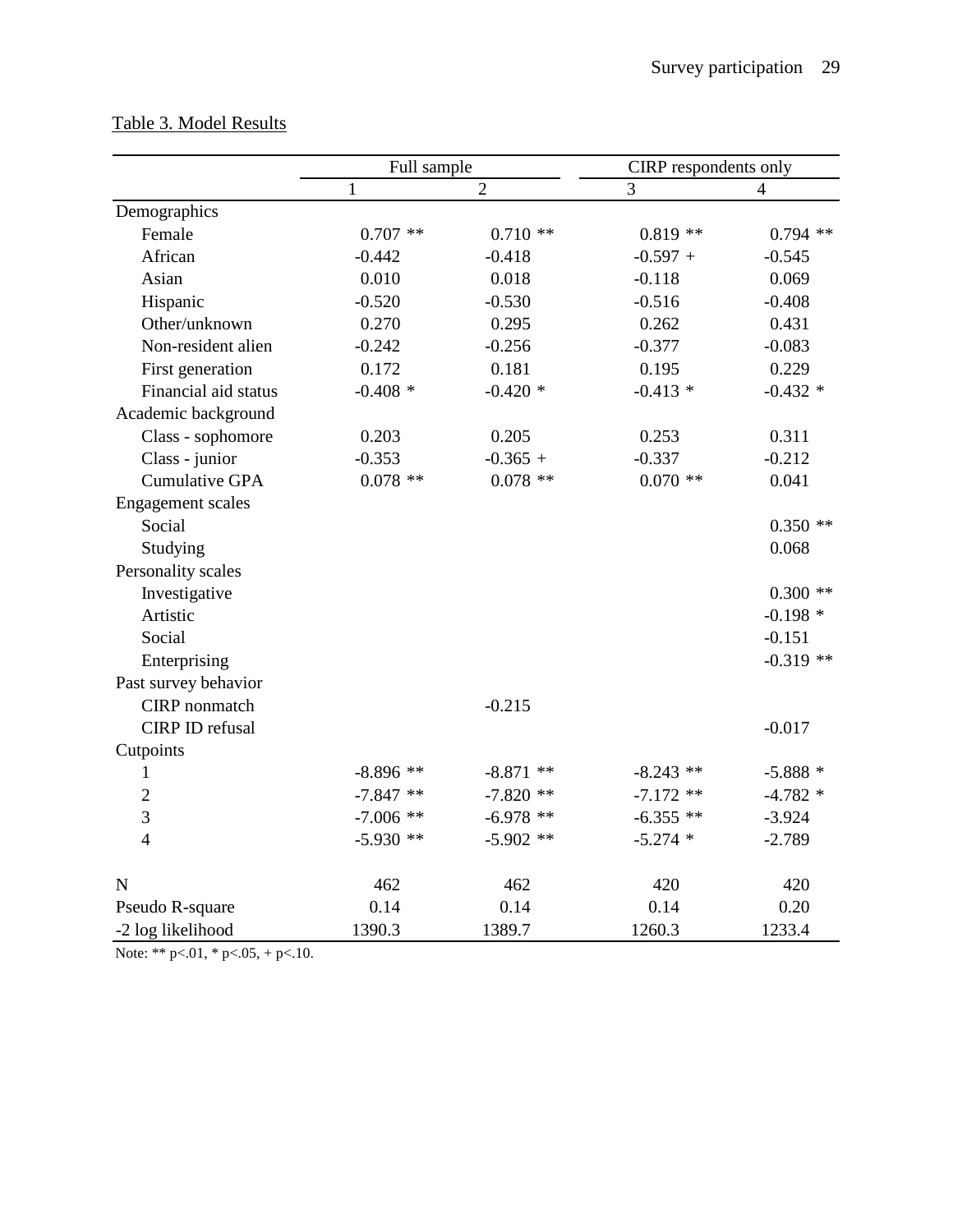|                         | Refusers            | Cooperators     |            |
|-------------------------|---------------------|-----------------|------------|
|                         | (responded to       | (responded to   |            |
| Variables               | $0$ or $1$ surveys) | 3 or 4 surveys) | Difference |
| Demographics            |                     |                 |            |
| Female (%)              | 41.6                | 65.9            | 24.4       |
| On financial aid $(\%)$ | 58.0                | 38.8            | $-19.2$    |
| Engagement scale        |                     |                 |            |
| Social                  | $-0.14$             | 0.19            | 0.33       |
| Personality scales      |                     |                 |            |
| Investigative           | $-0.21$             | 0.08            | 0.29       |
| Artistic                | $-0.22$             | $-0.14$         | 0.08       |
| Social                  | $-0.02$             | 0.06            | 0.08       |
| Enterprising            | 0.16                | $-0.31$         | $-0.47$    |

Table 4. Differences Between Refusers and Cooperators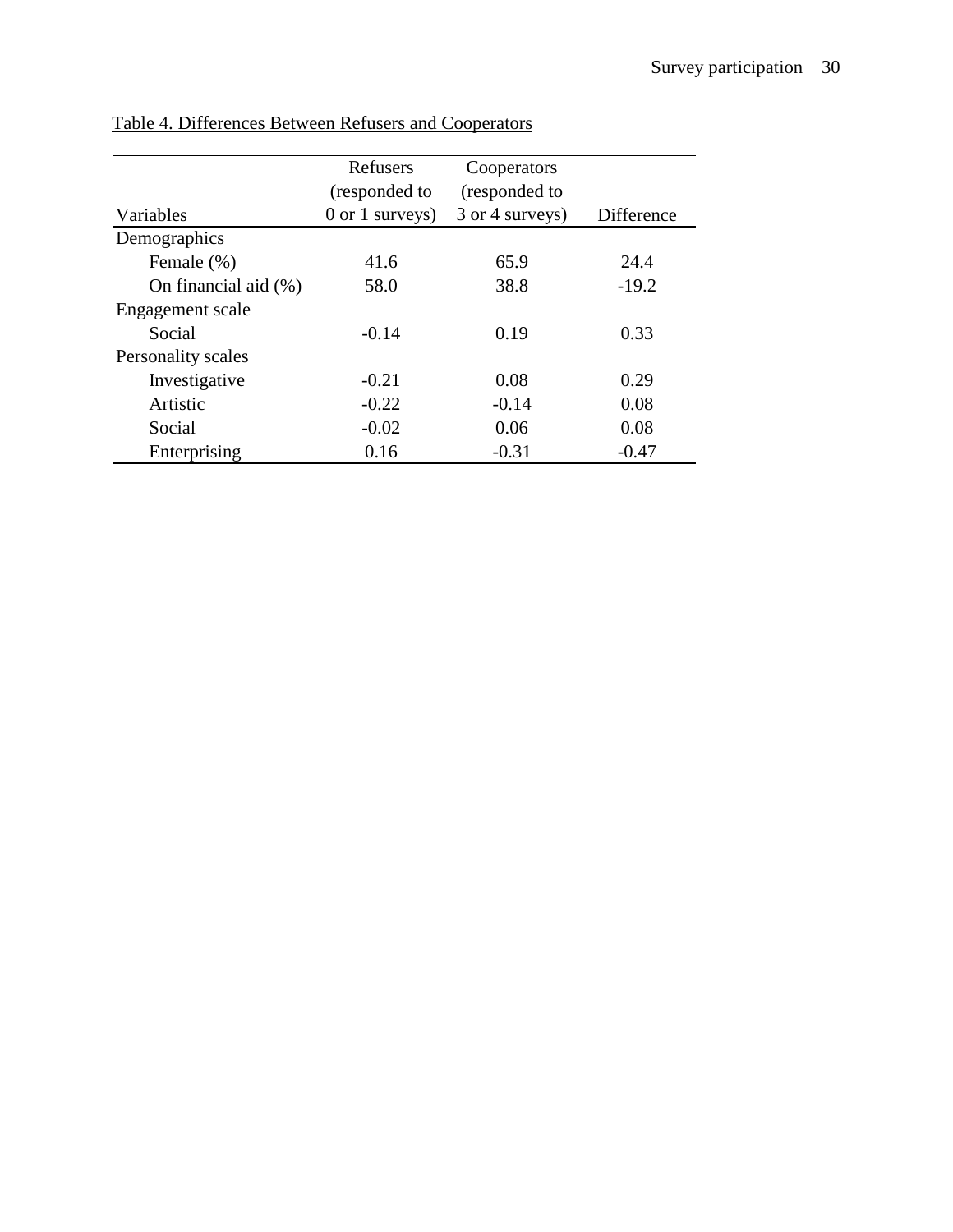

 $\Omega$ 

# Figure 1. Approaches to Understanding Survey Nonresponse

information is available for this group

**?** almost nothing is known about this group

groups compared to understand nonresponse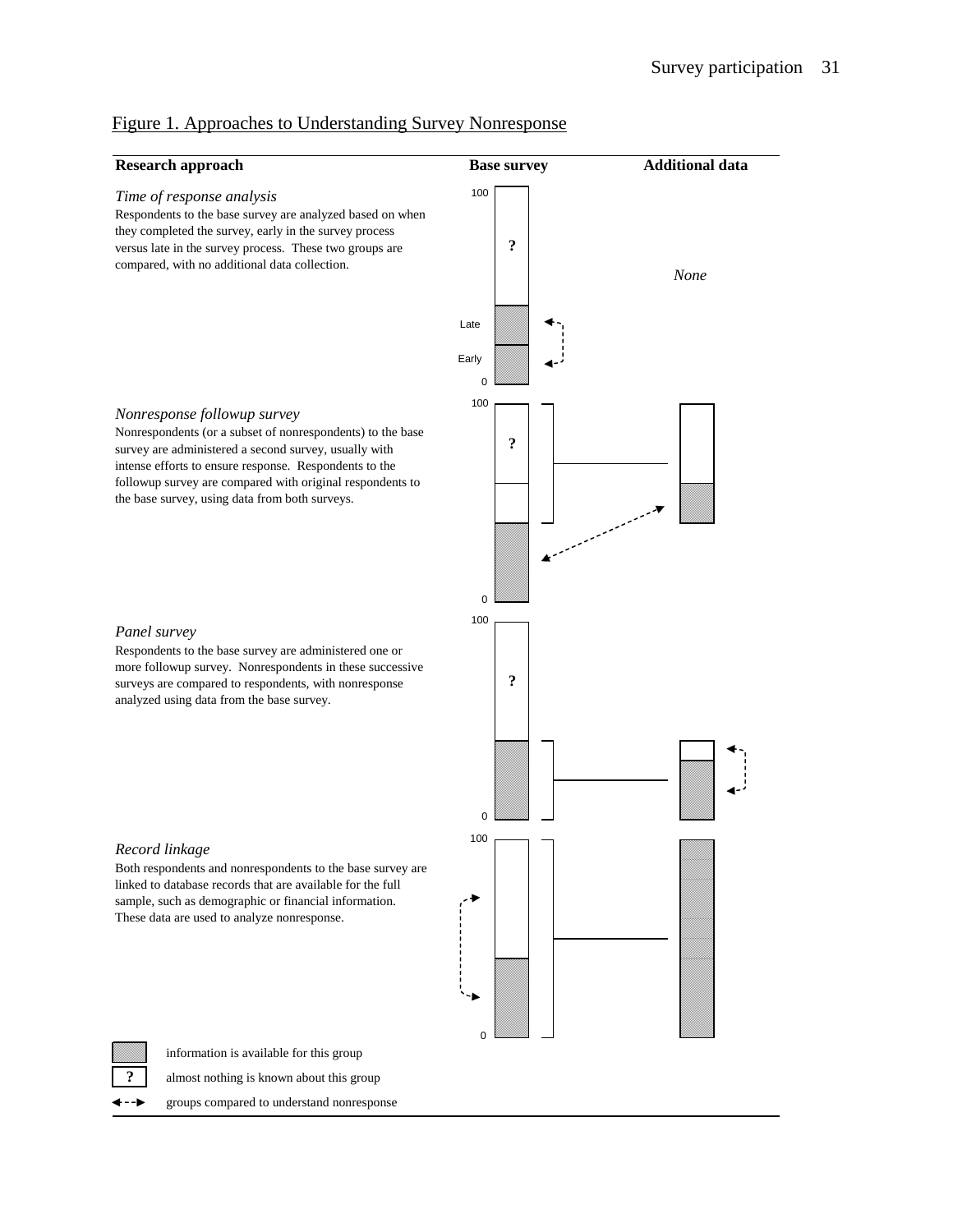#### References

- Adams, L. L. M., & Gale, D. (1982). Solving the quandry between questionnaire length and response rate in educational research. *Research in Higher Education, 17*(3), 231-240.
- American Association for Public Opinion Research. (2004). *Standard Definitions: Final Dispositions of Case Codes and Outcome Rates for Surveys*. Lenexa, KS.
- Aviv, A. L., Zelenski, J. M., Rallo, L., & Larsen, R. J. (2002). Who comes when: personality differences in early and later participation in a university subject pool. *Personality and Individual Differences, 33*, 487-496.
- Barrick, M. R., Mount, M. K., & Gupta, R. (2003). Meta-analysis of the relationship between the Five-Factor Model of personality and Holland's Occupational types. *Personal Psychology, 56*, 46-74.
- Bradburn, N. M. (1978). *Respondent burden.* Paper presented at the The American Statistical Association, Proceedings of the Survey Research Methods Section.
- Brennan, M., & Hoek, J. (1992). The behavior of respondents, nonrespondents, and refusers across mail surveys. *Public Opinion Quarterly, 56*(4), 530-535.
- Cooper, H., Baumgardner, A. H., & Strathman, A. (1991). Do students with different characteristics take part in psychology experiments at different times of the semester? *Journal of Personality, 59*, 109–127.
- Couper, M. P. (1997). Survey Introductions and Data Quality. *Public Opinion Quarterly, 61*(Summer), 317-338.
- Couper, M. P., Traugott, M. W., & Lamias, M. J. (2001). Web survey design and administration. *Public Opinion Quarterly, 65*, 250-253.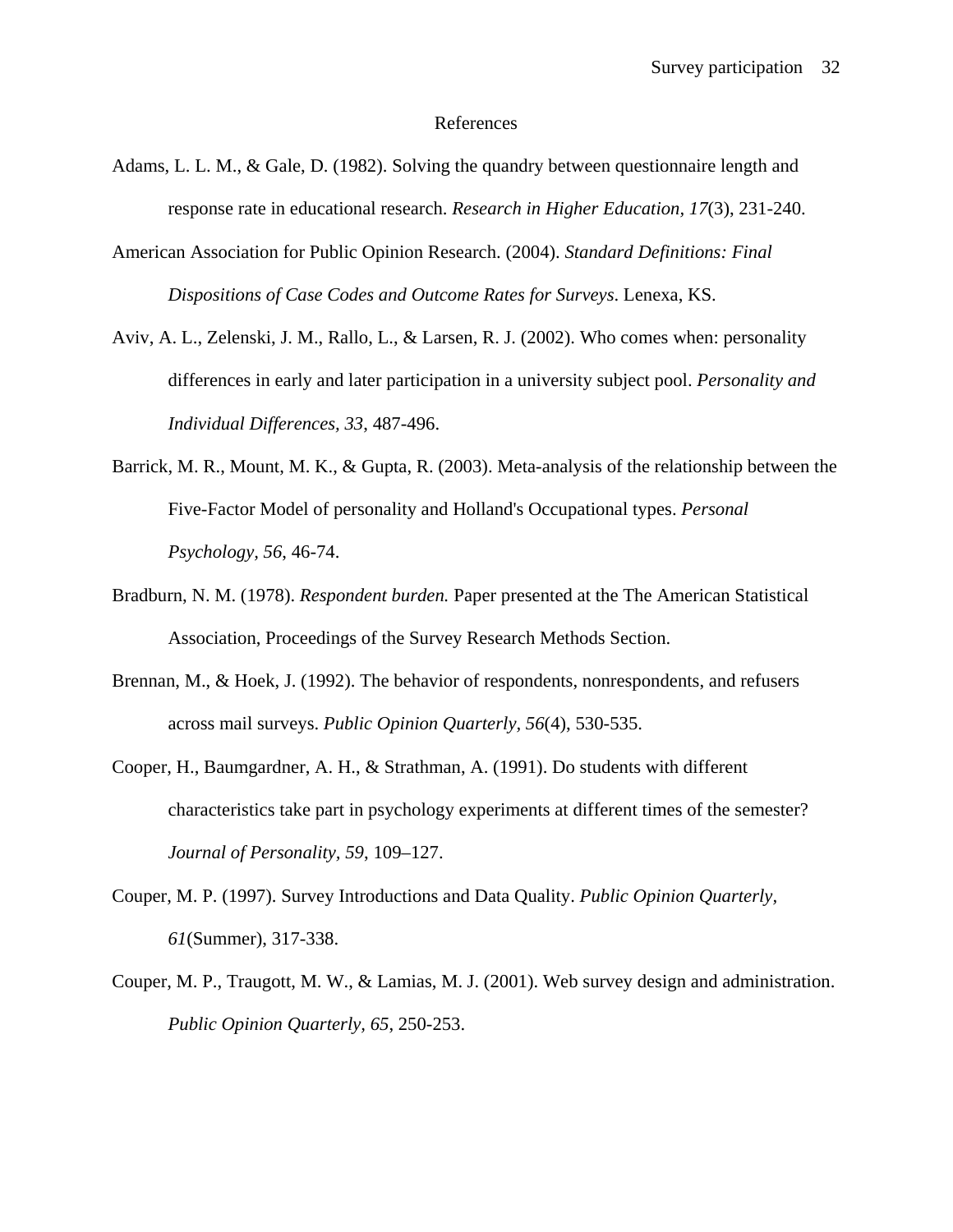- Crawford, S. D., Couper, M. P., & Lamias, M. J. (2001). Web surveys: perceptions of burden. *Social Science Computer Review, 19*(2), 146-162.
- Curtin, R., Presser, S., & Singer, E. (2000). The effects of response rate changes on the index of consumer sentiment. *Public Opinion Quarterly, 64*, 413-428.
- De Leeuw, E., & Heer, W. (2002). Trends in household survey nonresponse: A longitudinal and international comparison. In R. M. Groves, D. A. Dillman, J. L. Eltinge & R. J. A. Little (Eds.), *Survey Nonresponse*. New York: John Wiley & Sons.
- Dey, E. (1997). Working with low survey response rates: the efficacy of weighting adjustments. *Research in Higher Education, 38*(2), 215-227.
- Dommeyer, C. J., & Moriarty, E. (2000). Comparing two forms of an email survey: embedded vs. attached. *International Journal of Market Research, 42*(1), 39-50.
- Evans, R., & Donnerstein, E. (1974). Some implications for psychological research of early versus late term participation by college students. *Journal of Research in Personality, 8*, 102-109.
- Goyder, J. (1982). Further evidence on factors affecting response rates to mailed questionnaires. *American Sociological Review, 47*(4), 550-553.
- Goyder, J. (1986). Surveys on surveys: Limitations and potentialities. *Public Opinion Quarterly, 50*(1), 27-41.
- Goyder, J. (1987). *The Silent Minority: Nonrespondents in Sample Surveys*. Boulder: Westview Press.
- Goyder, J., Warriner, K., & Milller, S. (2002). Evaluating socio-economic status (SES) bias in survey nonresponse. *Journal of Offical Statistics, 18*(1), 1-11.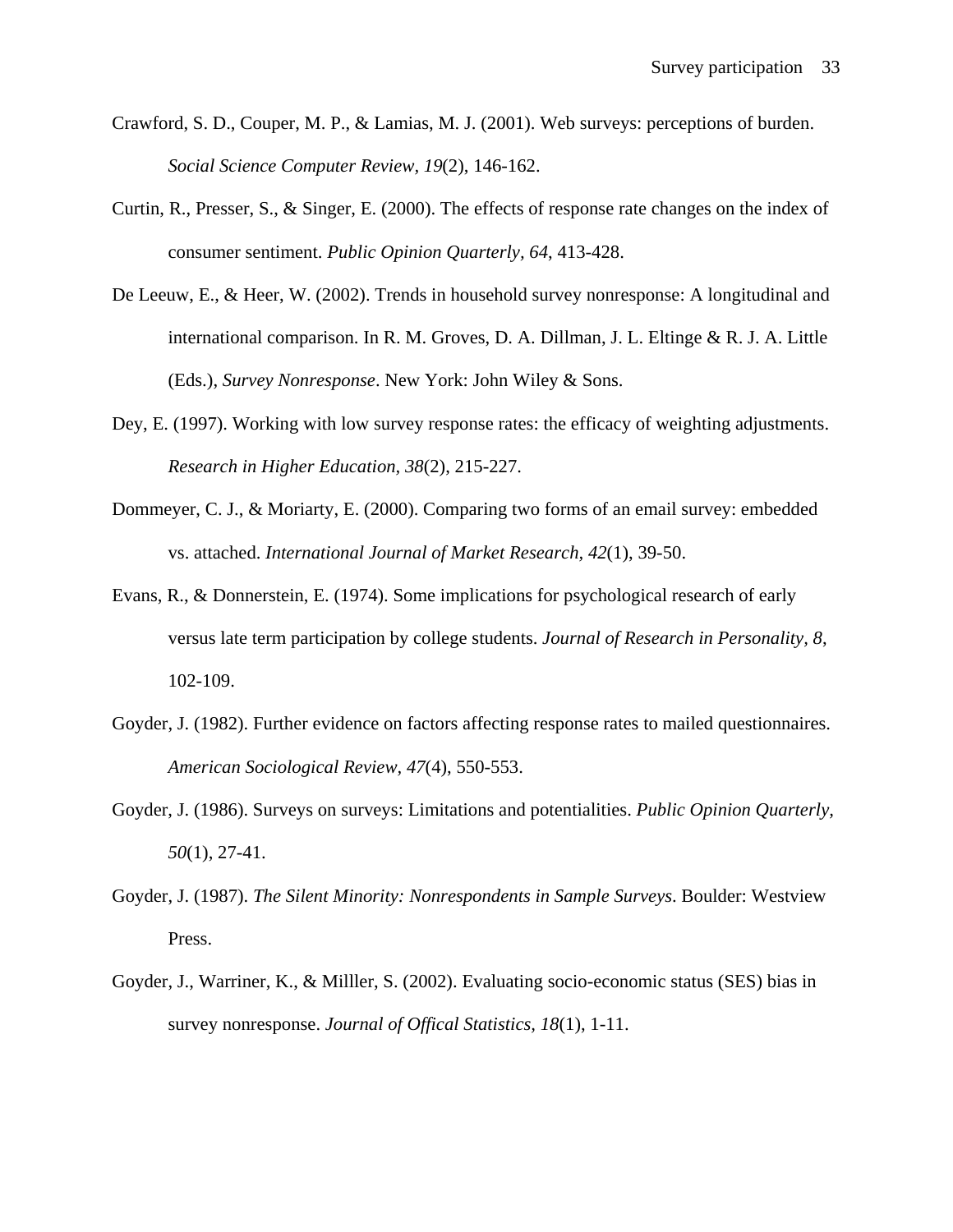- Groves, R. M., Cialdini, R. B., & Couper, M. P. (1992). Understanding the decision to participate in a survey. *Public Opinion Quarterly, 56*, 475-495.
- Groves, R. M., & Couper, M. P. (1996). Contact-level influences on cooperation in face-to-face surveys. *Journal of Offical Statistics, 12*(1), 63-83.
- Groves, R. M., Singer, E., & Corning, A. (2000). Leverage-saliency theory of survey participation. *Public Opinion Quarterly, 64*, 299-308.
- Heberlein, T. A., & Baumgartner, R. (1978). Factors affecting response rates to mailed questionnaires: A quantitative analysis of the published literature. *American Sociological Review, 43*(4), 447-462.
- Hutchinson, J., Tollefson, N., & Wigington, H. (1987). Response bias in college freshman's response to mail surveys. *Research in HIgher Education, 26*(1), 99-106.
- Johnson, J. S., & Mowrer, R. R. (2000). Mail surveys among college students: Do initial responders score differently from nonresponders on the 16PF? *Psychological Reports, 86*, 901-908.
- Kaldenberg, D. O., Koenig, H. F., & Becker, B. W. (1994). Mais survey respons rate patterns in a population of the elderly: Does response deteriorate with age? *Public Opinion Quarterly, 58*(1), 68-76.
- Kandel, D., & Raveis, J. L. (1983). Sex differences in the characteristics of members lost to a longitudinal panel: A speculative research note. *Public Opinion Quarterly, 47*(4), 567- 575.
- Kojetin, B. A., Borgida, E., & Snyder, M. (1993). *Survey Topic Involvement and Nonresponse Bias.* Paper presented at the Proceeding of the Section on Survey Research Method, Volume II., American Statistical Association.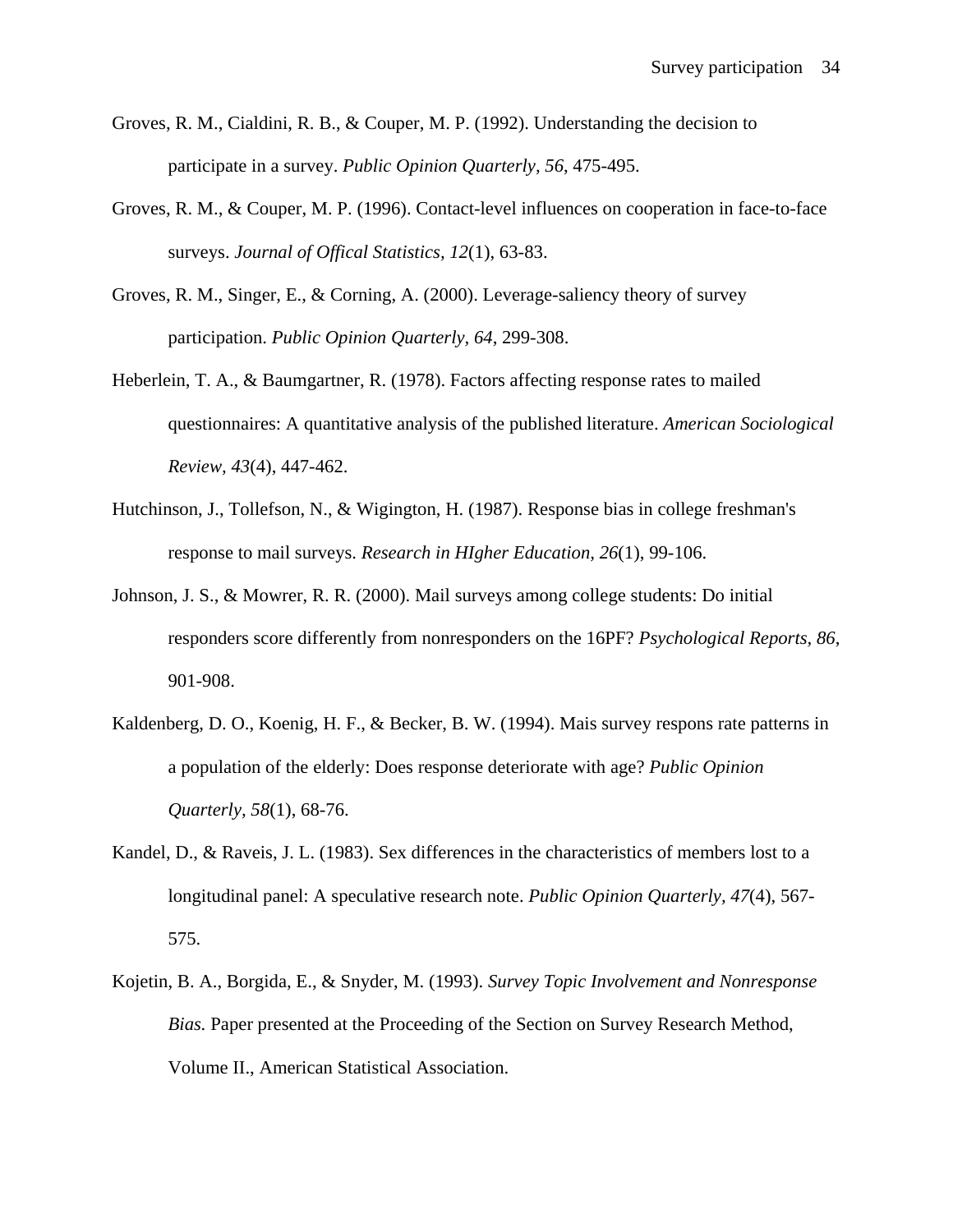- Kuh, G. D. (2003). *The National Survey of Student Engagement: Conceptual framework and overview of psychometric properties.* Bloomington, IN: Indiana University Center for Postsecondary Research.
- Kwak, N., & Radler, B. (2002). A comparison between mail and web surveys: Response pattern, respondent profile, and data quality. *Journal of Offical Statistics, 18*(2), 257-273.
- Lahaut, V. M. H. C. J., Jansen, H. A. M., van de Mheen, D., Garretsen, H. F. L., Verdurmen, J. E. E., & van Dijk, A. (2003). Estimating non-response bias in a survey on alcohol consumption: comparison of response waves. *Alcohol and Alcoholism, 38*, 128-134.
- Larson, L. M., Rottingham, P. J., & Borgen, F. (2002). Meta-analysis of big six interests and big five personality factors. *Journal of Vocational Behavior, 61*, 217-239.
- Laurie, H., Smith, R., & Scott, L. (1999). Strategies for reducing nonresponse in a longitudinal panel survey. *Journal of Offical Statistics, 15*(2), 269-282.
- Liberty, H. J. (1993). The relationship between extraversion and time of data collection. *Personality and Individual Differences, 14*, 835–836.
- Lin, I.-F., & Schaeffer, N. C. (1995). Using survey participants to estimate the impact of nonparticipation. *Public Opinion Quarterly, 59*, 236-258.
- Long, J. S. (1997). *Regression Models for Categorical and Limited Dependent Variables*. Thousand Oaks, CA: Sage Publications.
- Lowe, F., & McCormick, T. C. (1955). Some Survey Sampling Biases. *Public Opinion Quarterly, 19*, 303-315.
- McCrae, R. R., & Costa, P. T. J. (1996). Toward a new generation of personality theories: Theoretical contexts for the five-factor model. In J. S. Wiggins (Ed.), *The five-factor model of personality: Theoretical perspectives* (pp. 51-87). New York: Guilford.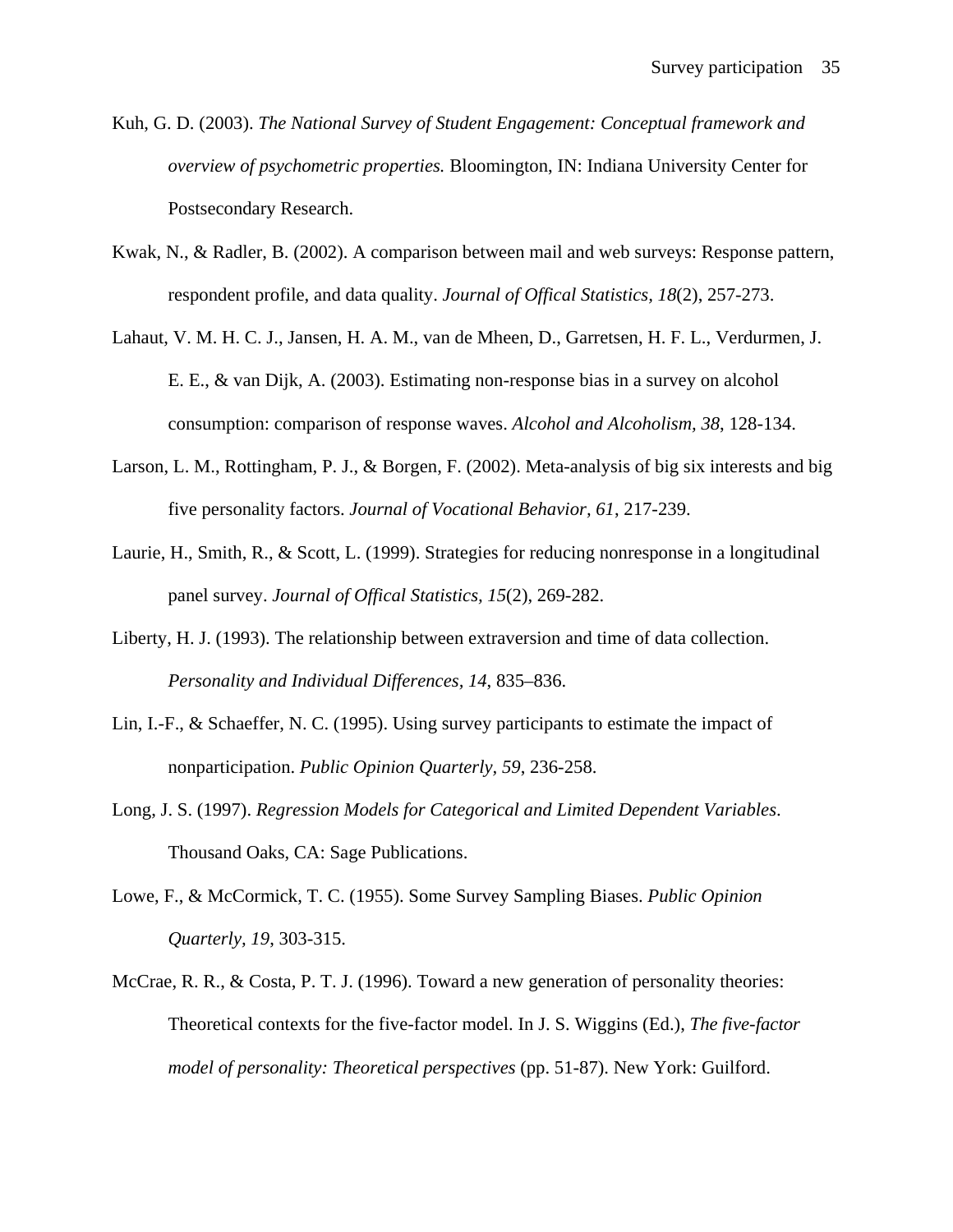- McDaniel, S. W., Madden, C. S., & Verille, P. (1987). Do topic differences affect survey nonresponse? *Journal of the Market Research Society, 29*, 55-66.
- Moore, D. L., & Tarnai, J. (2002). Evaluating nonresponse error in mail surveys. In R. M. Groves, D. A. Dillman, J. L. Eltinge & R. J. A. Little (Eds.), *Survey Nonresponse* (pp. 197-211).
- Mount, M. K., Barrick, M. A., Scullen, S. M., & Rounds, J. (2004, April, 2004). *Higher order dimensions of personality traits and Interests.* Paper presented at the Annual meeting of the Society for Industrial and Organizational Psychology, Chicago.
- National Center for Education Statistics. (2002). *National Postsecondary Student Aid Study 1999-2000 (NPSAS:2000), CATI Nonresponse Bias Analysis Report* (No. 2002-03). Washington, DC.

National Survey of Student Engagement. (2003). *The College Student Report: 2003 Overview*.

- Pealer, L. N., Weiler, R. M., Pigg Jr., R. M., Miller, D., & Dorman, S. M. (2001). The feasibility of a web-based surveillance system to collect health risk data from college students. *Health Education & Behavior, 28*(5), 547-559.
- Porter, S. R., & Umbach, P. D. (2002). *College major choice: An analysis of person-environment fit.* Paper presented at the Association for Institutional Research, Toronto, Canada.
- Porter, S. R., & Umbach, P. D. (2004). What works best? Collecting alumni data with multiple technologies. *AIR Professional File, 90*, 1-10.
- Porter, S. R., & Whitcomb, M. E. (2003a). The impact of contact type on web survey response rates. *Public Opinion Quarterly, 67*(4), 579-588.
- Porter, S. R., & Whitcomb, M. E. (2003b). The impact of lottery incentives on student survey response rates. *Research in Higher Education*.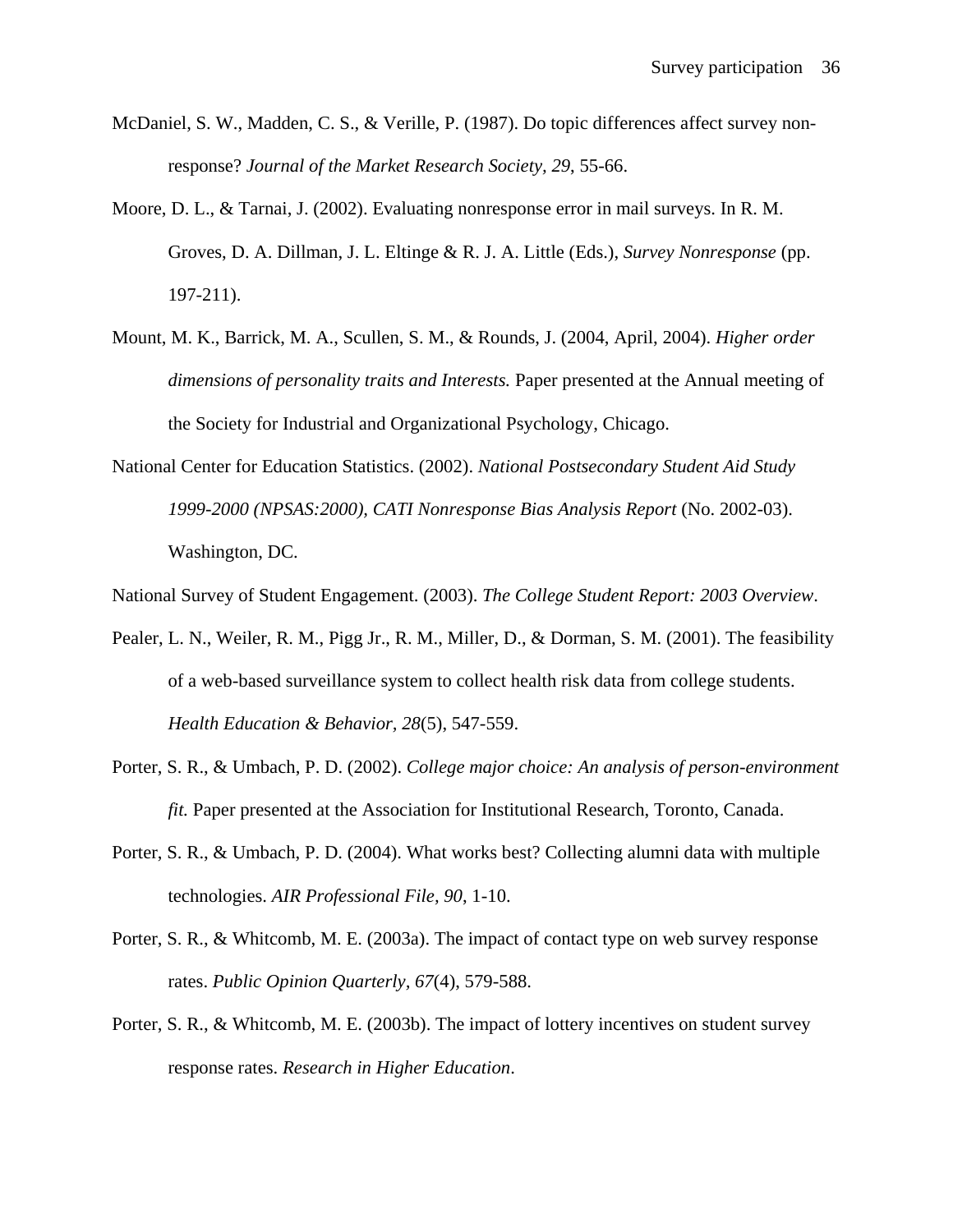- Porter, S. R., Whitcomb, M. E., & Weitzer, W. H. (2004). Multiple surveys of students and survey fatigue. In S. R. Porter (Ed.), *Overcoming Survey Research Problems, New Directions for Institutional Research* (Vol. 121). San Francisco: Jossey-Bass.
- Roman, R. J., Moskowitz, G. B., Stein, M. I., & Eisenberg, R. F. (1995). Individual differences in experiment participation: structure, autonomy, and the time of semester. *Journal of Personality, 63*, 113-138.
- Sax, L. J., Gilmartin, S. K., & Bryant, A. N. (2003). Assessing response rates and nonresponse bias in web and paper surveys. *Research in Higher Education, 44*(4), 409-432.
- Sax, L. J., Lindholm, J. A., Astin, A. W., Korn, W. S., & Mahoney, K. M. (2001). *The American Freshman: National Norms for Fall 2001*. Los Angeles, CA: Higher Education Research Institute, UCLA.
- Singer, E., Groves, R. M., & Corning, A. D. (1999). Differential incentives: Beliefs about practices, perceptions of equity, and effects on survey participation. *Public Opinion Quarterly, 63*, 251-260.
- Singer, E., van Hoewyk, J., & Maher, M. P. (2000). Experiments with incentives in telephone surveys. *Public Opinion Quarterly, 64*, 171-188.
- Smart, J. C., Feldman, K. A., & Ethington, C. A. (2000). *Academic disciplines: Holland's theory and the study of college students and faculty*. Nashville: Vanderbilt University Press.
- Smith, K., & Bers, T. (1987). Improving alumni survey response rates: An experiment and costbenefit analysis. *Research in Higher Education, 27*(3), 218-226.
- Smith, T. W. (1995). Trends in nonresponse rates. *International Journal of Public Opinion Research, 7*, 157-171.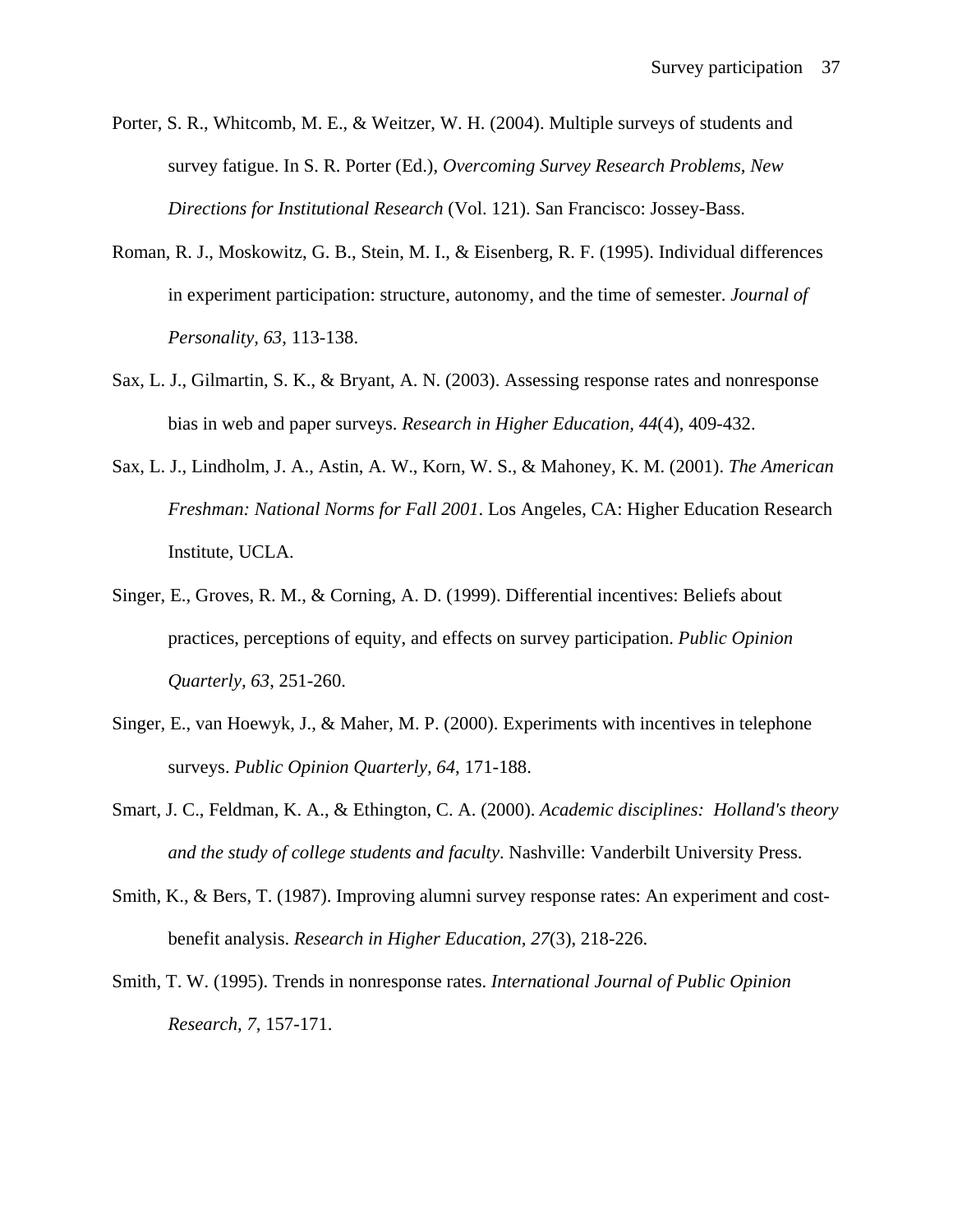- Steeh, C. G. (1981). Trends in nonresponse rates, 1952-1979. *Public Opinion Quarterly, 59*, 66- 77.
- Stevens, C. D., & Ash, R. A. (2001). The Conscientiousness of Students in Subject Pools: Implications for ''Laboratory'' Research. *Journal of Research in Personality, 35*, 91–97.
- Stinchcombe, A. L., Jones, C., & Sheatsley, P. (1981). Nonresponse bias for attitude questions. *Public Opinion Quarterly, 45*(3), 359-375.
- Tuckel, P., & O'Neill, H. (2002). The vanishing respondent in telephone surveys. *Journal of Advertising Research*, 26-48.
- Umbach, P. D., & Porter, S. R. (2002). How do academic departments impact student satisfaction? Understanding the contextual effects of departments. *Research in Higher Education, 23*(2), 209-233.
- Van Kenhove, P., Wijnen, K., & De Wulf, K. (2002). The influence of topic involvement on mail-survey response behavior. *Psychology & Marketing, 19*, 293-301.
- Voigt, L. F., Koepsell, T. D., & Daling, J. R. (2003). Characteristics of Telephone Survey Respondents According to Willingness to Participate. *American Journal of Epidemiology, 157*, 66-73.
- Whitcomb, M. E., & Porter, S. R. (2004). Email contacts: A test of complex graphical designs. *Social Science Computer Review*.
- Zelenski, J. M., Rusting, C. L., & Larsen, R., J. (2000). *Personality differences and consistency in the time of experiment participation.* Paper presented at the Poster presented at The Annual Meeting of the Society for Personality and Social Psychology., Nashville,TN.